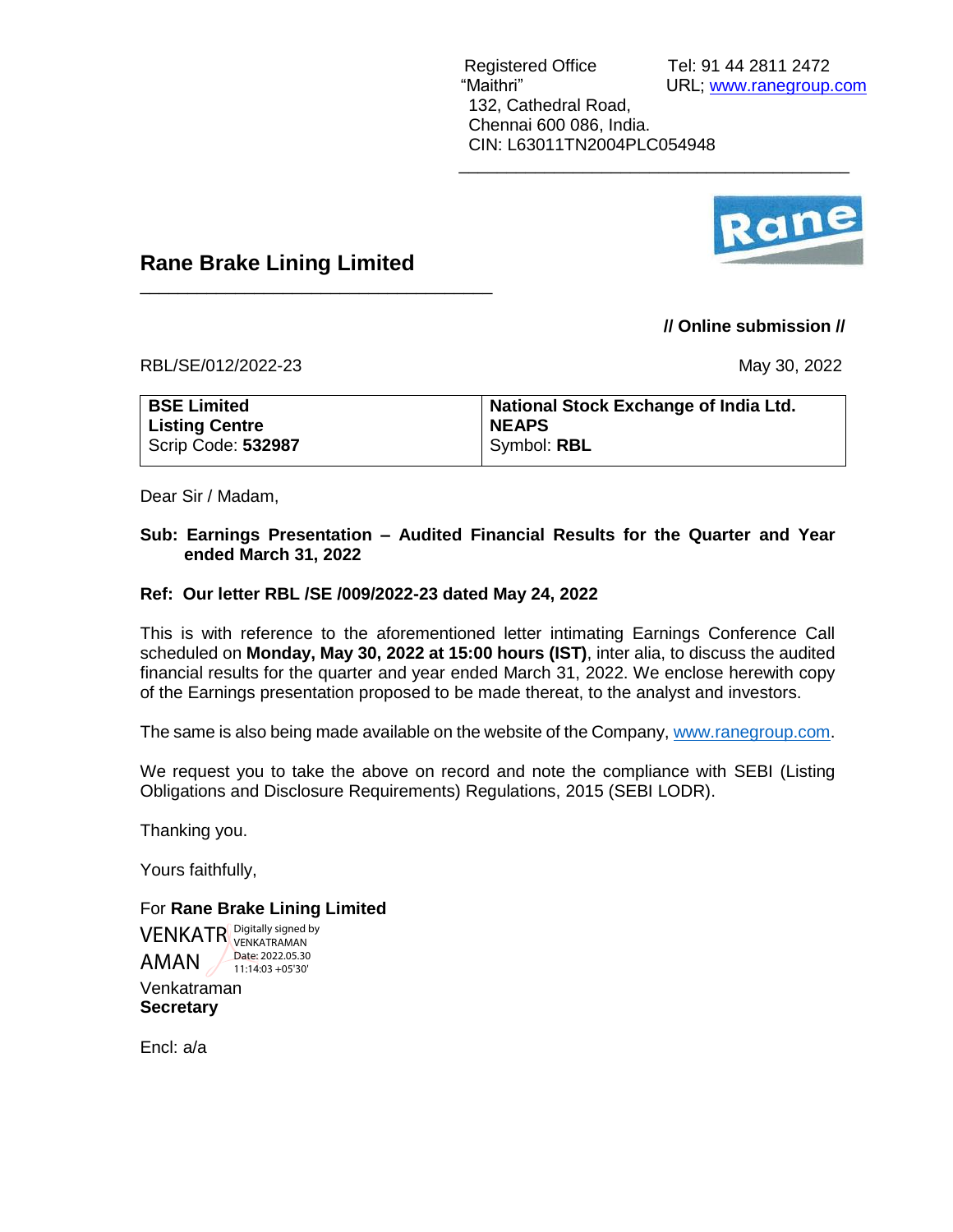

# **Rane Group**

**Earnings Presentation | Q 4 F Y 2 2**

M a y 2 0 2 2

www.ranegroup.com

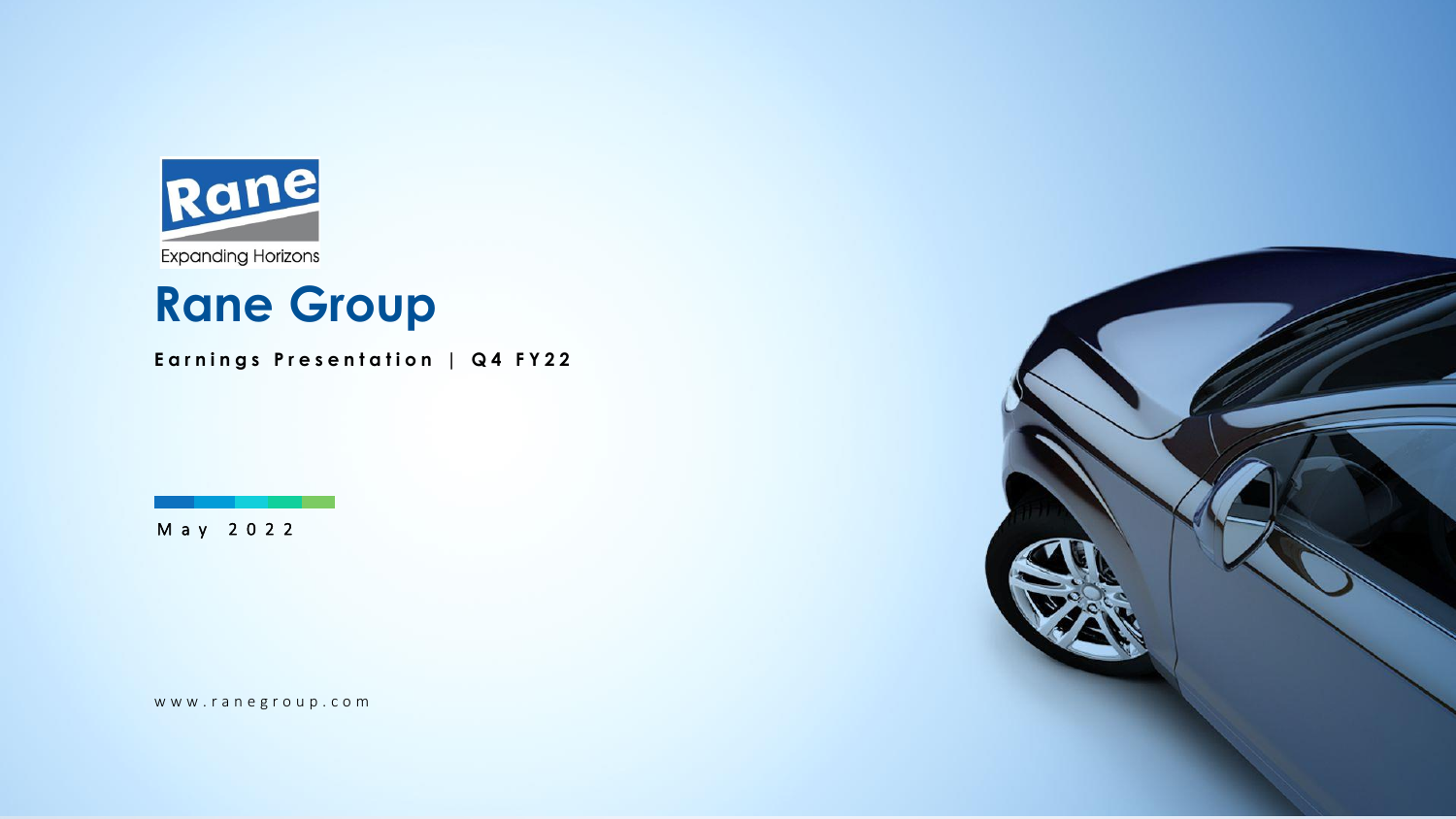

#### › **Overview**

**Outline**

- › Industry Performance Review Q4 FY22
- › Rane Group Performance Review Q4 FY22
- › Group Companies Performance Highlights Q4 FY22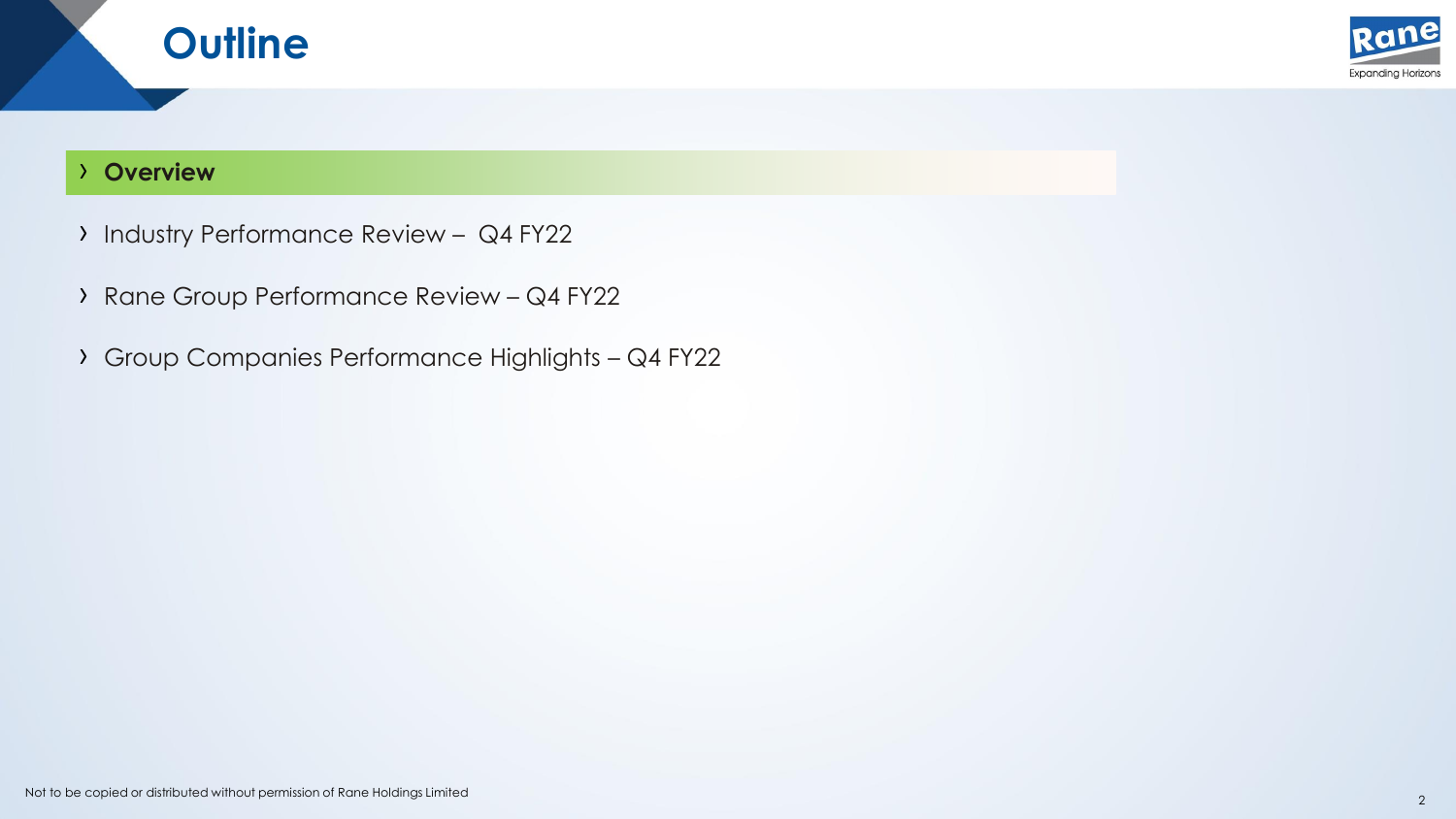### **Overview**



› Founded in 1929 for trading in automobile and automotive parts; Headquartered in Chennai, India.

- › Commenced manufacturing operations in 1959.
- › Group Sales of **INR 5,313 Cr** (~USD 700 Mn)
- › Most preferred manufacturer and supplier for global auto majors
- › Serves a variety of industry segments: Passenger Vehicles, Commercial Vehicles, Farm Tractors, Two-wheelers, Three-wheelers, Railways and Stationary Engines
- › Manufactures Steering and Suspension systems, Friction materials, Valve train components, Occupant safety systems and Light Metal casting products.



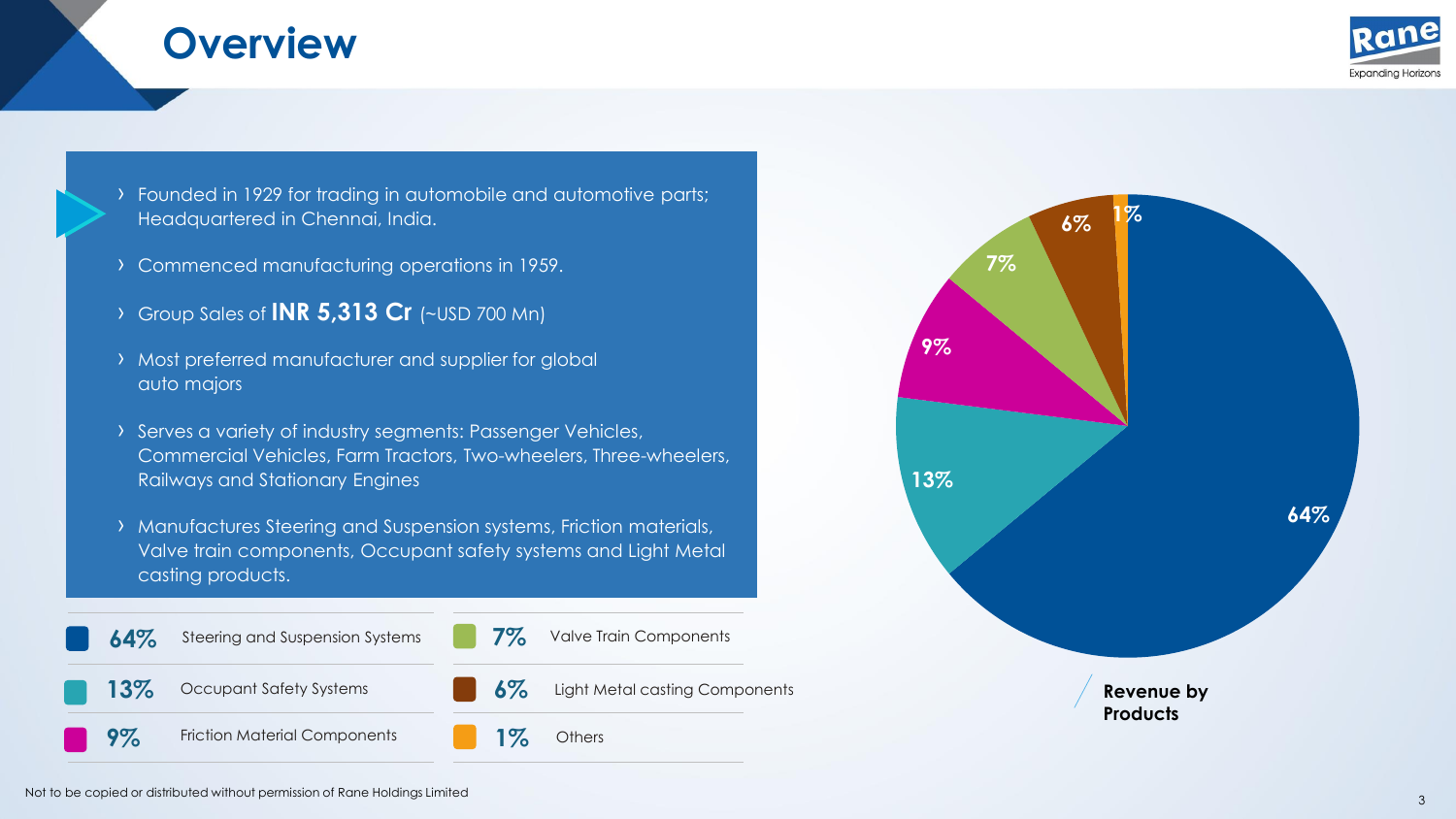### **Business Portfolio**



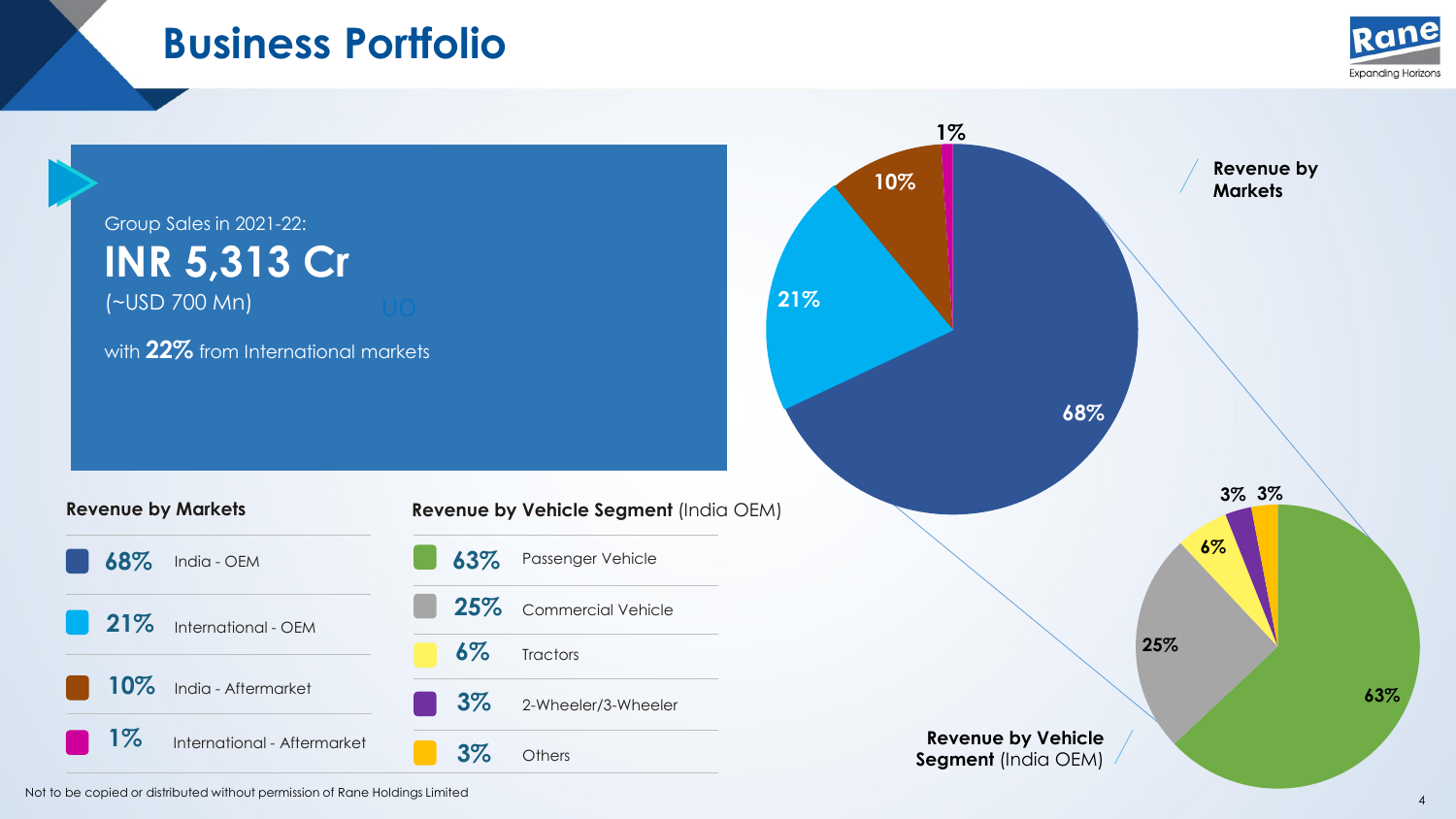### **Rane Group – Business Structure**



| <b>Steering and</b><br>Suspension<br><b>Systems</b> | Rane (Madras) Ltd.<br><b>Steering &amp; Linkages Division</b> | <b>ZF Rane Automotive</b><br>India Pvt Ltd. | <b>Rane NSK Steering</b><br>Systems Pvt Ltd.                                                   |
|-----------------------------------------------------|---------------------------------------------------------------|---------------------------------------------|------------------------------------------------------------------------------------------------|
| <b>Friction</b><br>materials                        | <b>Rane Brake Lining Ltd.</b>                                 |                                             |                                                                                                |
| <b>Valve Train</b><br><b>Components</b>             | <b>Rane Engine Valve Ltd.</b>                                 |                                             |                                                                                                |
| Occupant<br><b>Safety Systems</b>                   | <b>Occupant Safety Division</b>                               |                                             |                                                                                                |
| <b>Light Metal</b><br>casting<br>components         | <b>Rane Light Metal Castings Inc.</b>                         |                                             | <b>Light Metal Castings Division</b>                                                           |
| <b>Aftermarket</b><br><b>Products</b>               | <b>Rane Auto Parts</b>                                        |                                             |                                                                                                |
| <b>Connected</b><br><b>Mobility Solutions</b>       | Rane t4u Pvt. Ltd.                                            |                                             |                                                                                                |
|                                                     |                                                               |                                             | <b>Steering Gear Division</b><br>ZF Rane Automotive India Pvt Ltd.<br><b>Rane (Madras) Ltd</b> |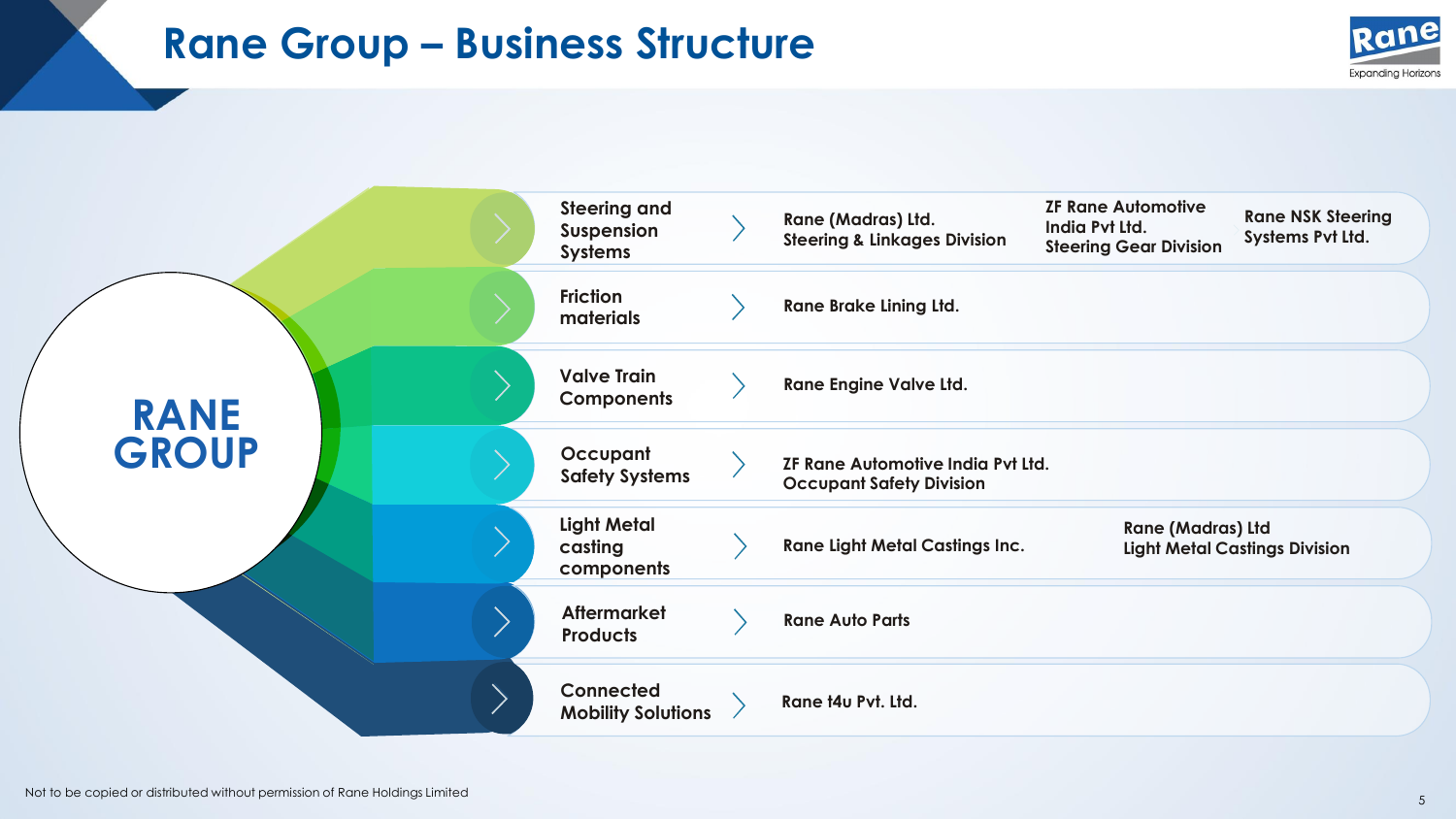### **Rane Group – Holding Structure**





Listed *Share holding as on 31 March 2022*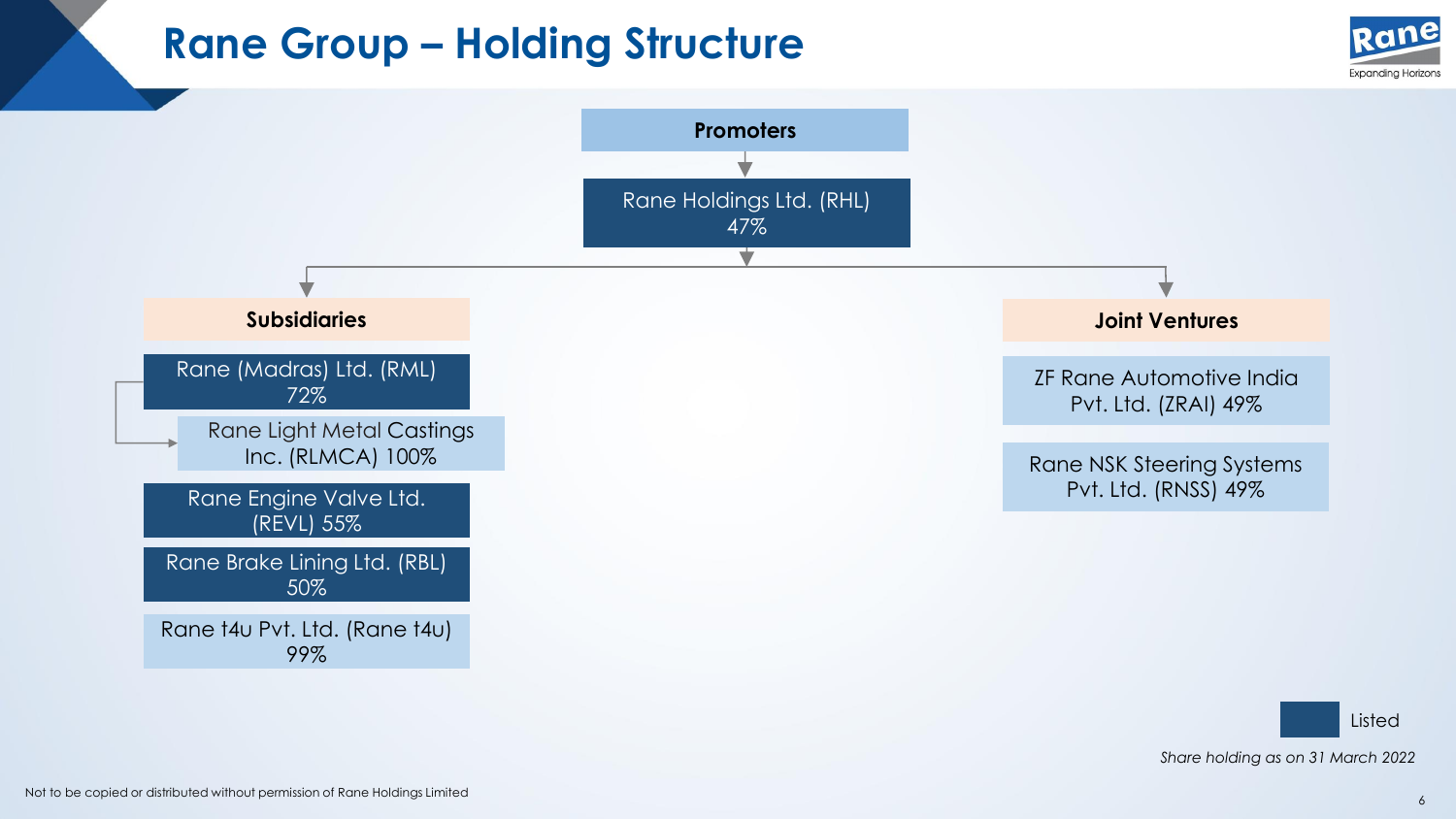



#### › Overview

- › **Industry Performance Review – Q4 FY22**
- › Rane Group Performance Review Q4 FY22
- › Group Companies Performance Highlights Q4 FY22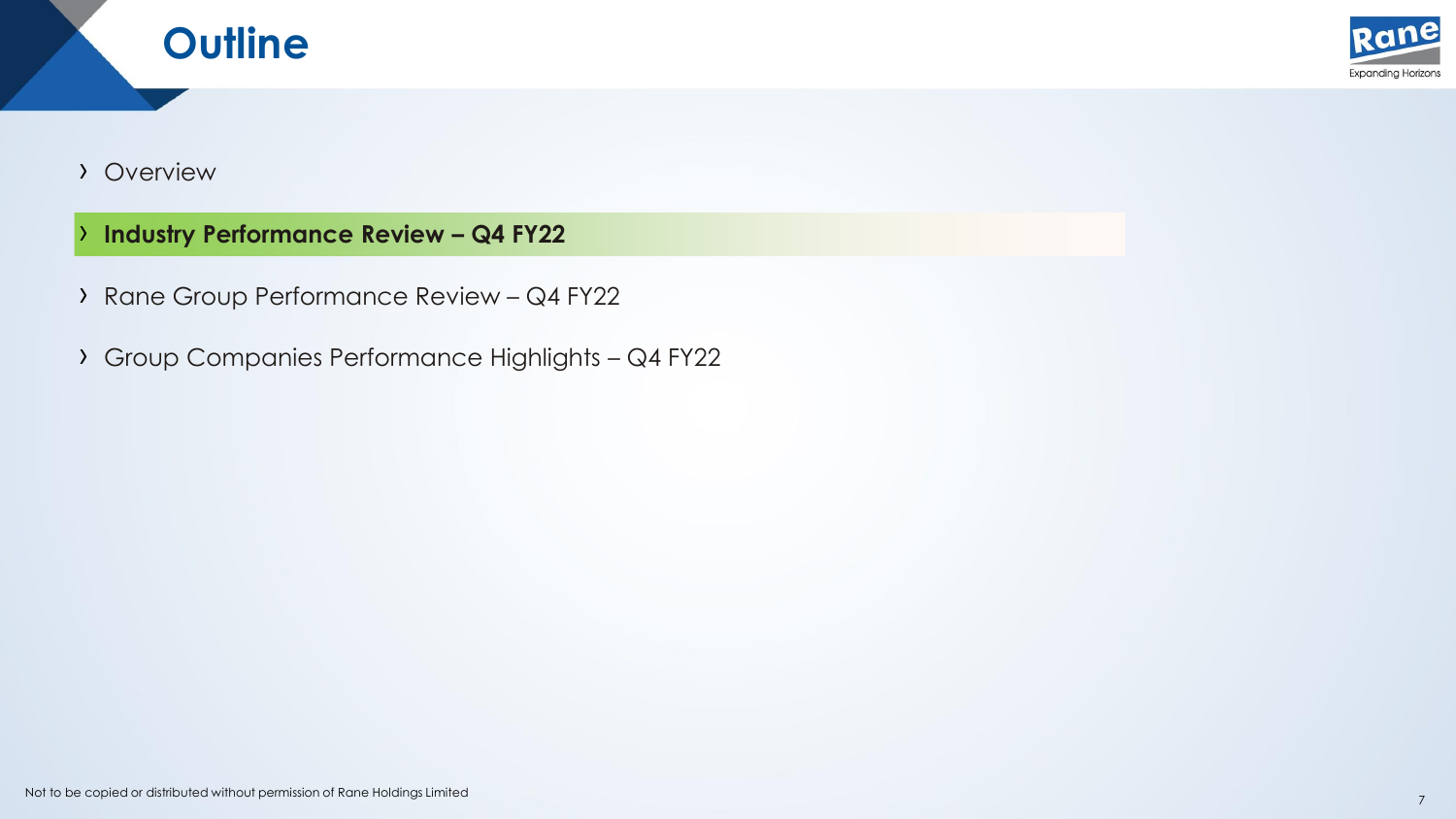# **Industry Performance Review (Q4 FY22)**



| <b>Vehicle Segment</b>                        | <b>Production YoY</b><br>Growth <sup>#</sup> in $%$ | <b>Rane Group Sales Growth</b><br>YoY in % (India OEM) | <b>Rane Group Revenue</b><br><b>Split * (India OEM)</b> |
|-----------------------------------------------|-----------------------------------------------------|--------------------------------------------------------|---------------------------------------------------------|
| Passenger Cars (PC)                           | $(10\%)$                                            | $10\%$                                                 | 40%                                                     |
| Utility Vehicles (MUV)                        | 20%                                                 | 34%                                                    | 21%                                                     |
| Vans                                          | $(19)$ %                                            | 22%                                                    | $1\%$                                                   |
| - Total Passenger Vehicle                     | $2\%$                                               | 17%                                                    | 62%                                                     |
| <b>Small Commercial Vehicles (SCV)</b>        | 25%                                                 | 52%                                                    | $2\%$                                                   |
| Light Commercial Vehicles (LCV)               | 15%                                                 | $4\%$                                                  | $9\%$                                                   |
| Medium & Heavy Commercial Vehicles<br>(M&HCV) | 13%                                                 | 26%                                                    | 18%                                                     |
| - Total Commercial Vehicle                    | $16\%$                                              | 20%                                                    | 29%                                                     |
| Farm Tractors (FT)                            | (35%)                                               | $(40\%)$                                               | $4\%$                                                   |
| 2-Wheeler                                     | (21%)                                               | $(1\%)$                                                | $3\%$                                                   |

*\* Other segments such as Rail, Defence, Stationary Engines and 3-Wheeler contribute around 2%*

# *Source: SIAM* 

› In passenger vehicle segment, better growth than the industry due to higher growth of served models

- › In the commercial vehicle segment, higher offtake on served models in the SCV segment; increased share of business and higher pack value due to model mix resulted in better growth in the M&HCV segment; lower growth in the LCV segment was due to drop in manual steering
- › Performance in the Farm Tractor segment is below the industry due to drop in share of business with key customer

Not to be copied or distributed without permission of Rane Holdings Limited <sup>8</sup> › In two wheeler segment better performance is driven by higher offtake of friction material products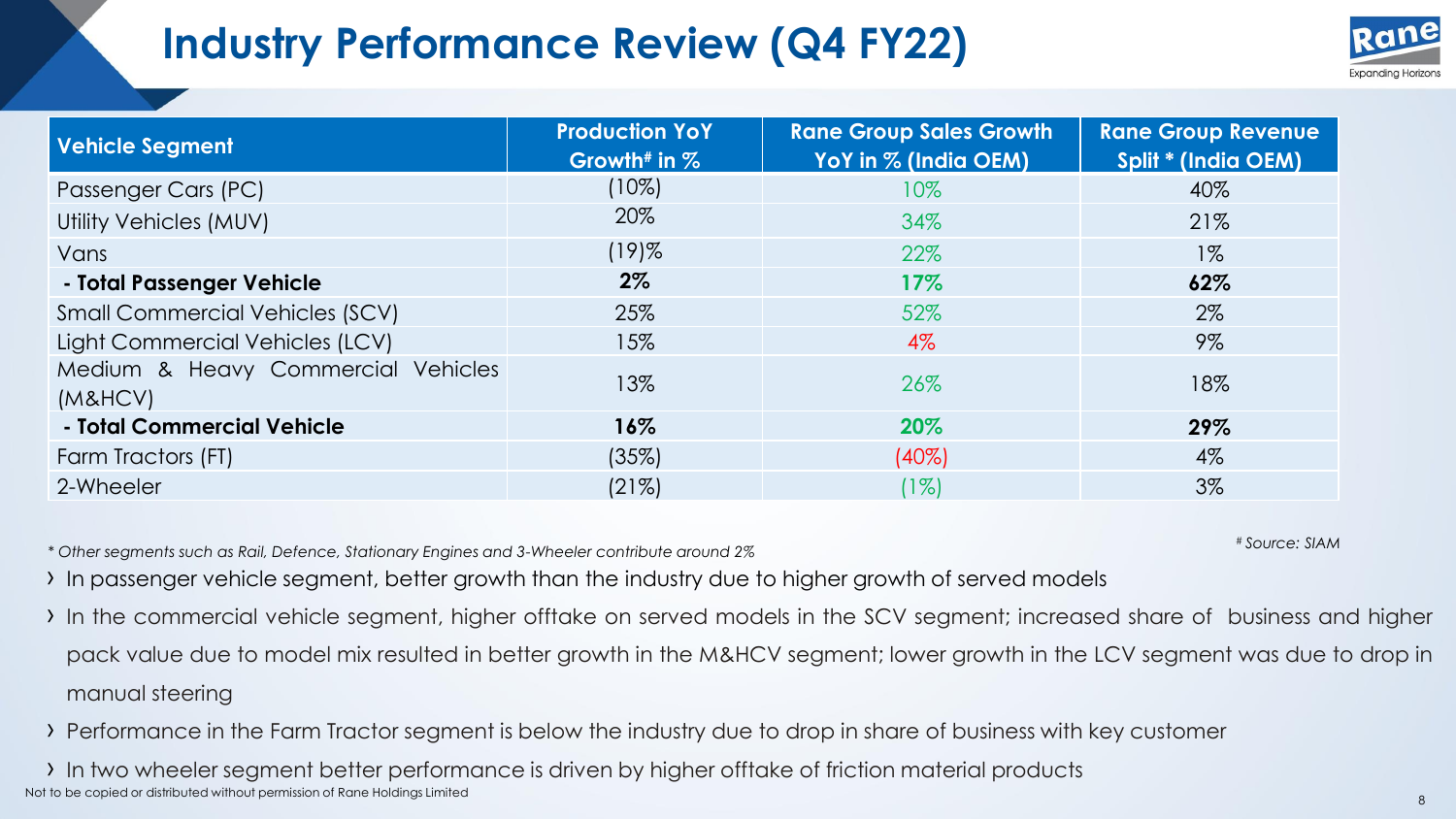



#### › Overview

- › Industry Performance Review Q4 FY22
- › **Rane Group Performance Review – Q4 FY22**
- › Group Companies Performance Highlights Q4 FY22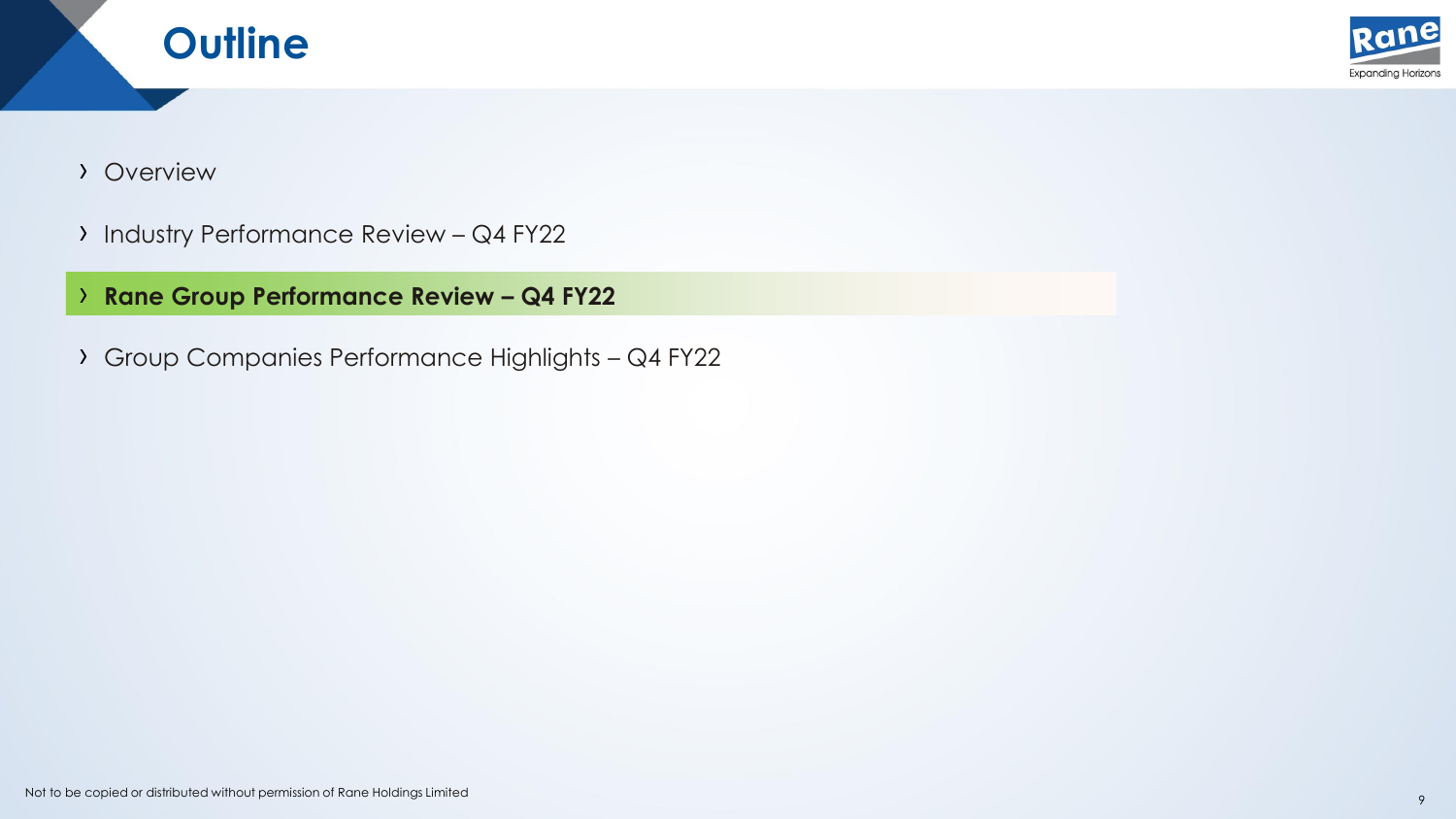# **Group Aggregate Performance Review (Q4 FY22)**





#### > Total Revenue increased by 12.2% from Rs. 1,395.4 Cr in Q4 FY21 to Rs. 1,565.9 Cr in Q4 FY22

- Revenue from Indian OE customers grew 11% supported by strong growth in passenger vehicle and commercial vehicle segments.
- Revenue from International customers increased16% driven by higher offtake for steering and light metal casting products
- Revenue from Indian aftermarket segment grew 4%
- › **EBITDA increased from Rs. 126.0 Cr in Q4 FY21 to Rs. 131.7 Cr in Q4 FY22**
- Material cost increase, higher employee cost and other expenses resulted in drop in EBITDA margin
- PBT loss stood at Rs.53.2 Cr in Q4 FY'22 as against a loss of Rs. 46.6 Cr in Q4 FY'21
- Exceptional expenses of Rs. 115.6 Cr made by RNSS towards estimated warranty provision in Q4 FY'<sup>22</sup> (Rs. <sup>107</sup> Cr in Q4 FY'21)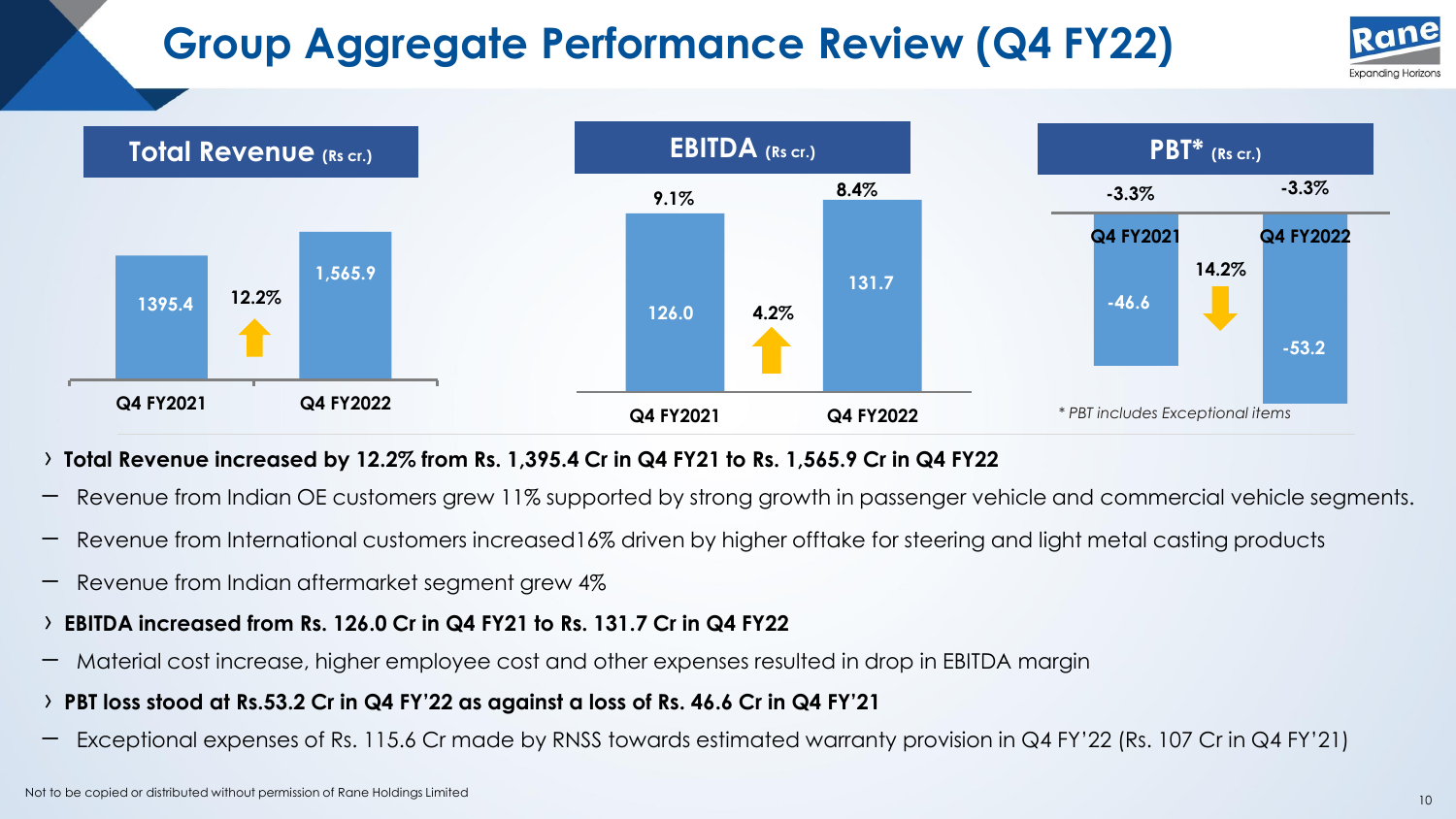### **Group Aggregate Performance Review (YTD)**



| <b>Rs Cr</b>                      | <b>FY21#</b> | <b>FY22</b> |
|-----------------------------------|--------------|-------------|
| <b>Total Revenue</b>              | 4,140.4      | 5,440.1     |
| <b>EBITDA</b>                     | 299.9        | 395.7       |
| <b>EBITDA Margin</b>              | 7.2%         | 7.3%        |
| PBT Before Exceptional Items      | 41.3         | 122.9       |
| Exceptional Income / (Expenses)*  | (154.9)      | (119.1)     |
| PBT                               | (113.6)      | 3.8         |
| <b>PBT Margin</b>                 | $-2.7\%$     | 0.1%        |
| PAT                               | (96.7)       | (0.7)       |
| PAT Margin                        | $-2.3\%$     | 0.0%        |
| <b>Total Comprehensive Income</b> | (91.6)       | 4.7         |

\* Exceptional items represents incremental provision towards product warranty claim by RNSS Rs. 161.6 Cr ; Voluntary Retirement Expenditure Rs. 0.66 Cr by RBL and Rs.3.55 Cr by REVL; Rs. 27.26 Cr (USD 3.66 Mn) on account of US Federal stimulus benefit and Rs.19.45 Cr (USD 2.63 Mn) on account of pay check protection program received by RML; (FY'21 represents Rs.177.1 Cr towards warrant claim by RNSS and Profit on Sale of land of Rs. 23.9 Cr and Voluntary Retirement Expenditure Rs. 1.7 Cr by REVL) # The business operations were partly suspended during Q1 FY21 on account of the lockdown announced by the Government of India consequent to the outbreak of COVID-19 pandemic. Hence FY21 results are not comparable with FY22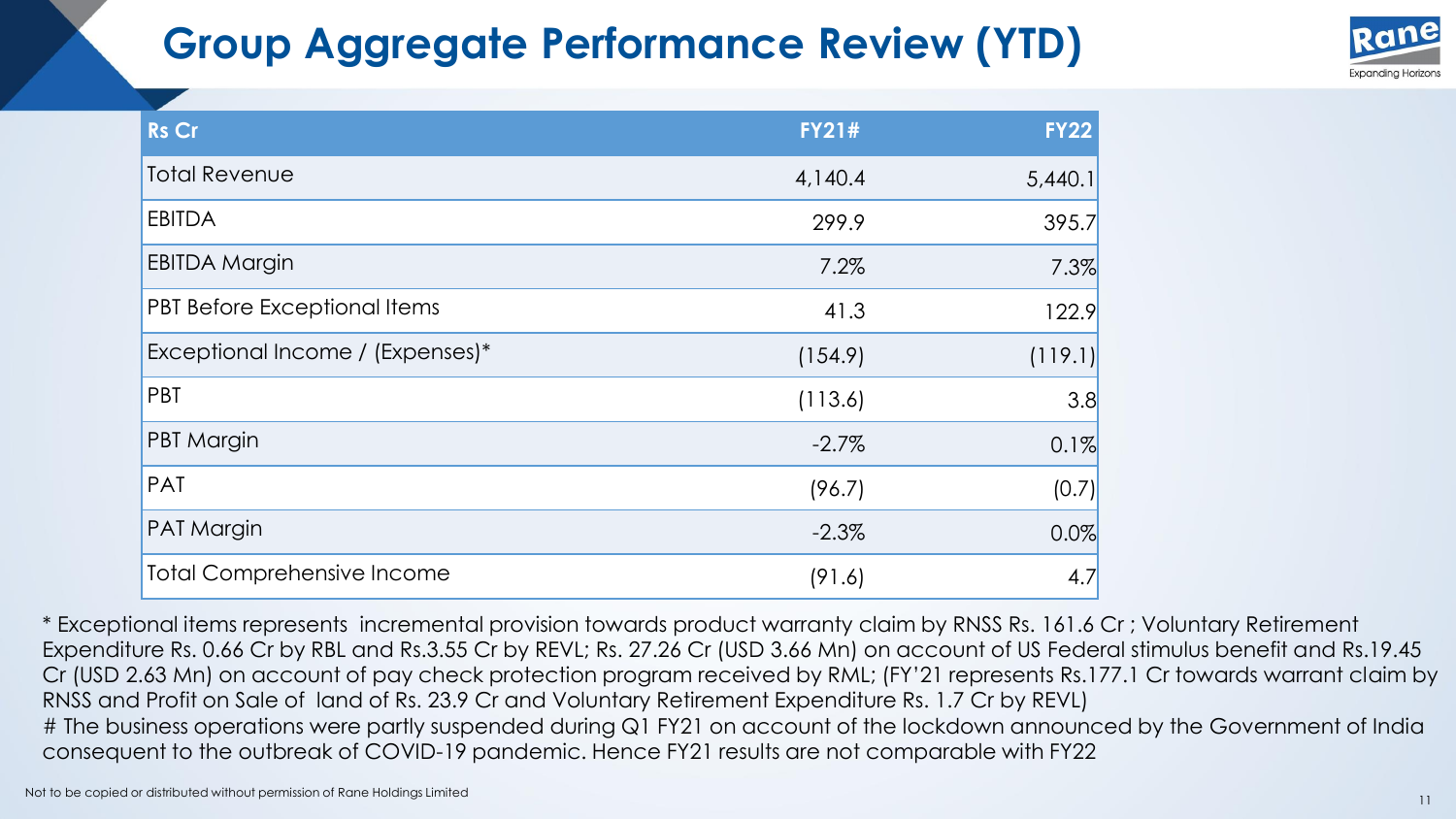### **RHL Consolidated Performance Review (Q4 FY22)**





› **Total Revenue increased by 17.2% from Rs. 675.5 Cr in Q4 FY'21 to Rs. 791.9 Cr in Q4 FY'22**

› **EBITDA increased by 42.0% from Rs. 52.1 Cr in Q4 FY'21 to Rs. 74.0 Cr in Q4 FY'22**

› **PBT stood at Rs.8.4 Cr in Q4 FY'22 as against a loss of Rs. 2.7 Cr in Q4 FY'21**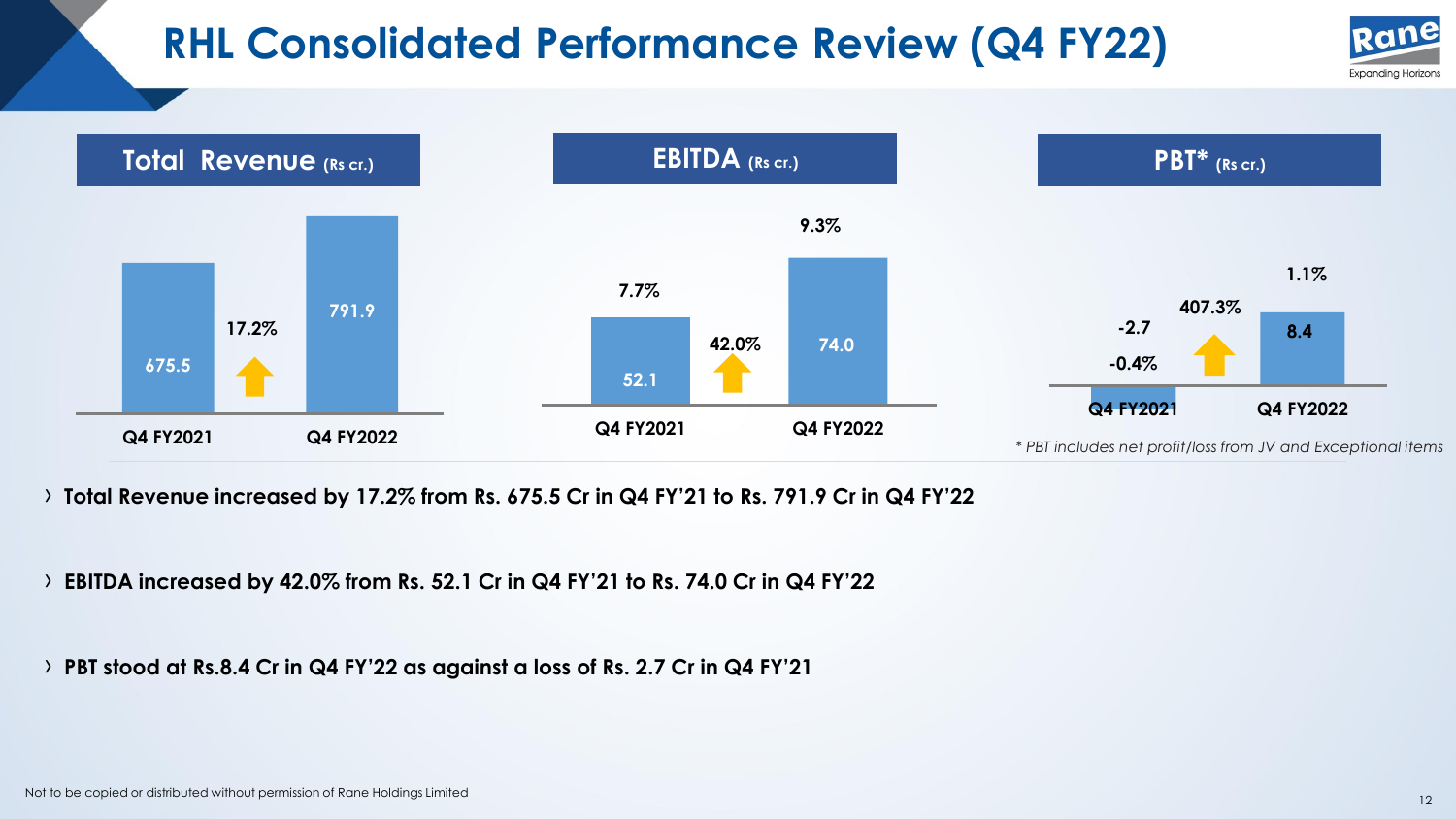### **RHL Consolidated Performance Review (YTD)**



| <b>Rs Cr</b>                                                           | <b>FY21#</b> | <b>FY22</b> |
|------------------------------------------------------------------------|--------------|-------------|
| <b>Total Revenue</b>                                                   | 2,057.0      | 2,714.7     |
| <b>EBITDA</b>                                                          | 133.8        | 203.1       |
| <b>EBITDA Margin</b>                                                   | 6.5%         | 7.5%        |
| PBT Before Share of profit/ (loss) of JV & Exceptional<br><b>Items</b> | (26.2)       | 40.1        |
| Share of profit/ (loss) of JV (Net of Exceptional items &<br>Tax)      | (27.3)       | (7.4)       |
| Exceptional Income / (Expenses) *                                      | 22.2         | 40.9        |
| <b>PBT</b>                                                             | (31.3)       | 73.6        |
| PBT Margin                                                             | $-1.5\%$     | 3%          |
| <b>PAT</b>                                                             | (60.4)       | 35.1        |
| PAT Margin                                                             | $-2.9\%$     | 1.3%        |
| <b>Total Comprehensive Income</b>                                      | (42.0)       | 43.7        |

# The business operations were partly suspended during Q1 FY21 on account of the lockdown announced by the Government of India consequent to the outbreak of COVID-19 pandemic. Hence FY21 results are not comparable with FY22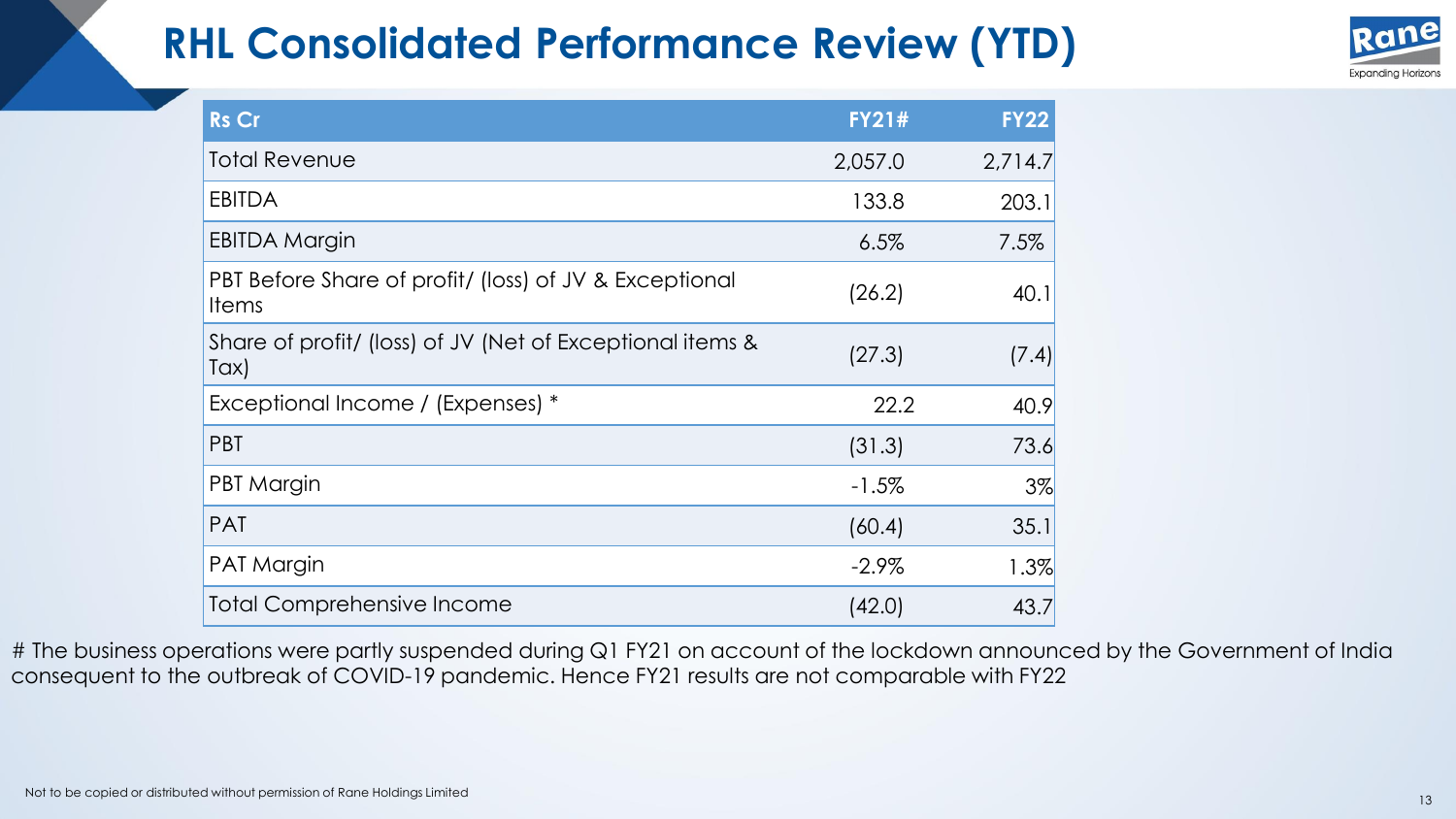### **RHL: (Consolidated) Ratios and Return**



| <b>Particulars</b>      | <b>FY21</b> | FY <sub>22</sub> |
|-------------------------|-------------|------------------|
| Debt: Equity (in times) | 0.86        |                  |
| EPS (basic) (Rs.)       | (35.42)     |                  |
| DPS (Rs.)               |             |                  |
| Dividend Payout (%)     |             |                  |
|                         | 535 44      |                  |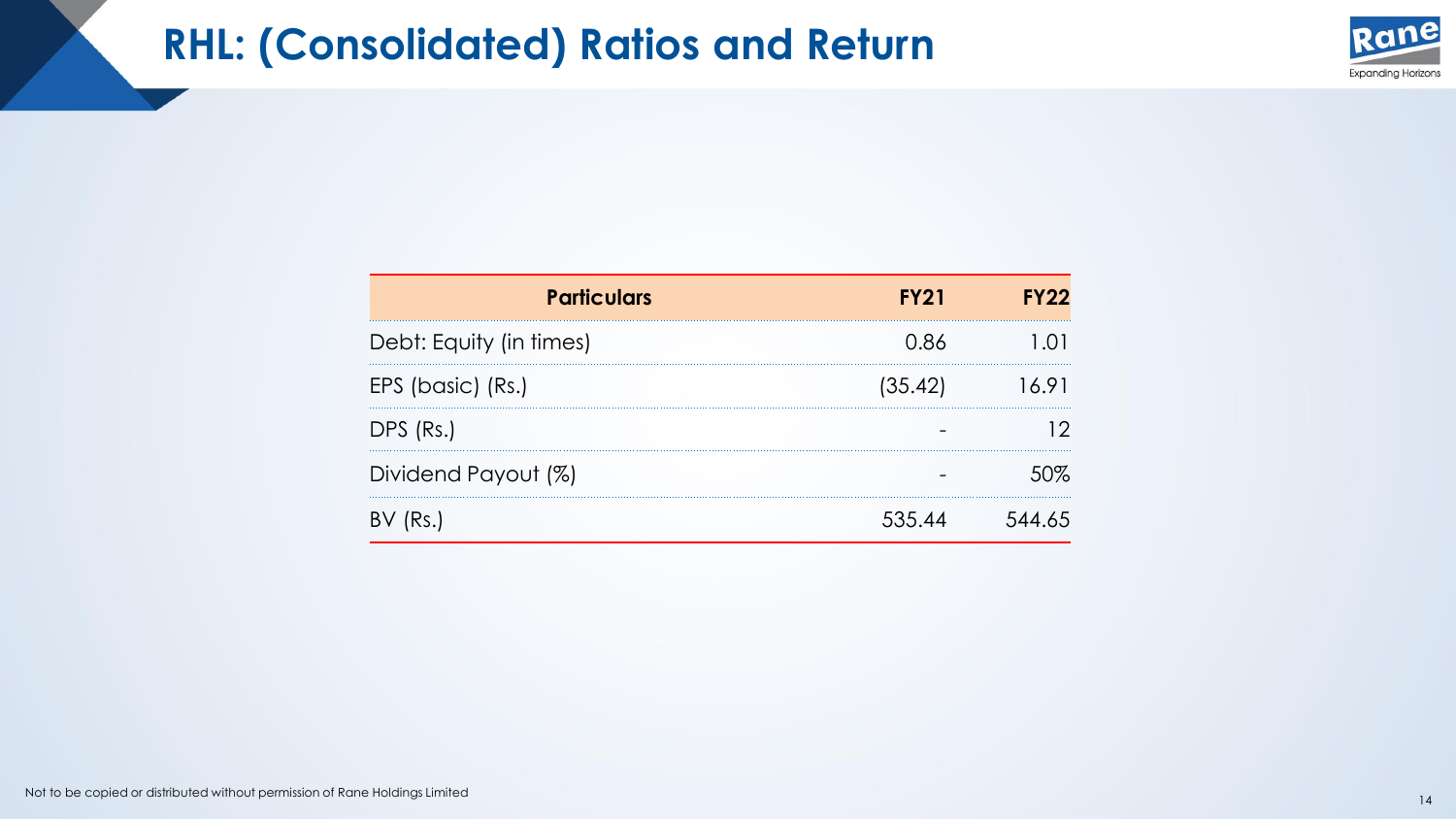



- › Industry Performance Review Q4 FY22
- › Rane Group Performance Review Q4 FY22

› **Group Companies Performance Highlights – Q4 FY22**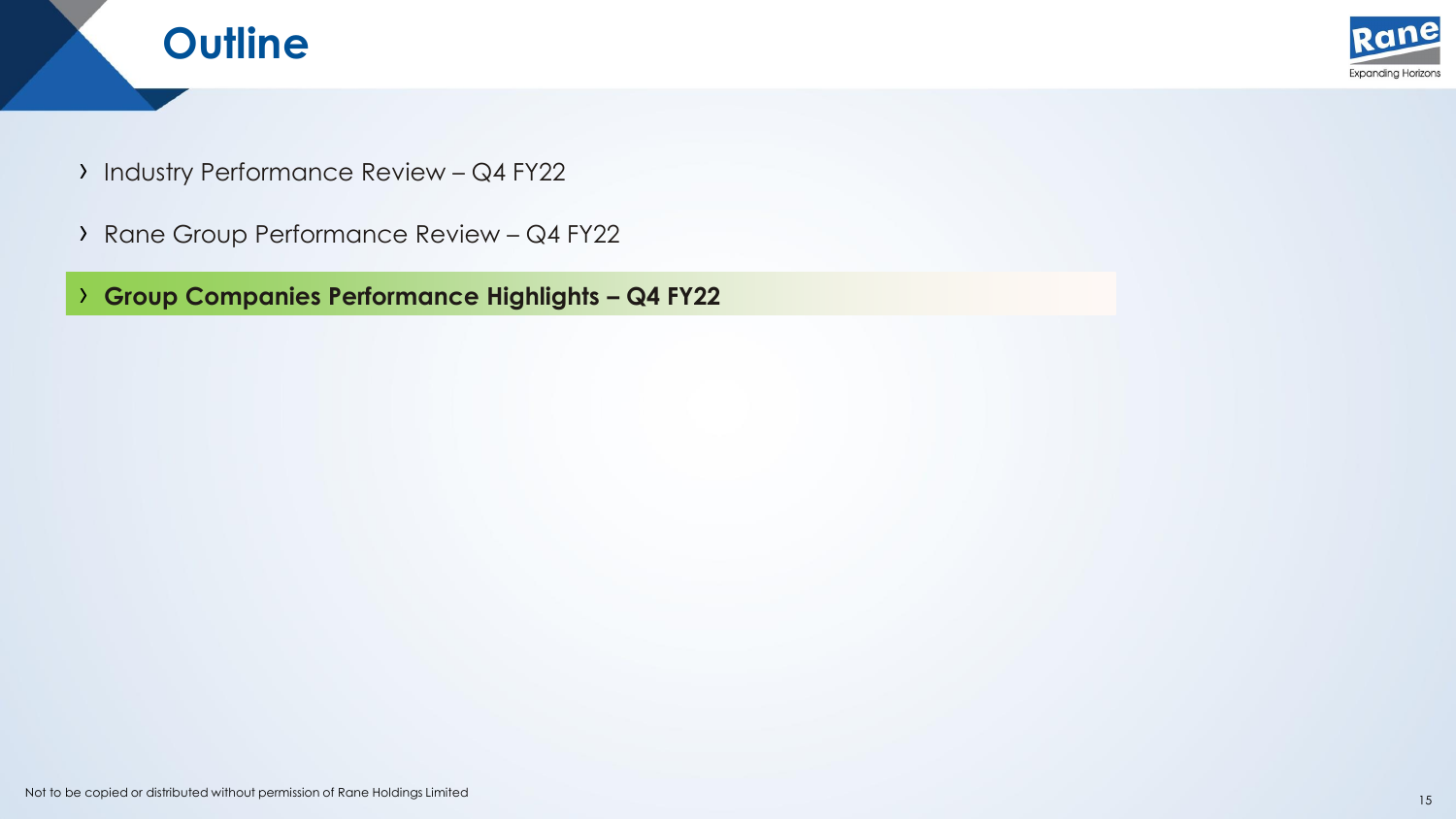

#### **Rane (Madras) Ltd. (RML)**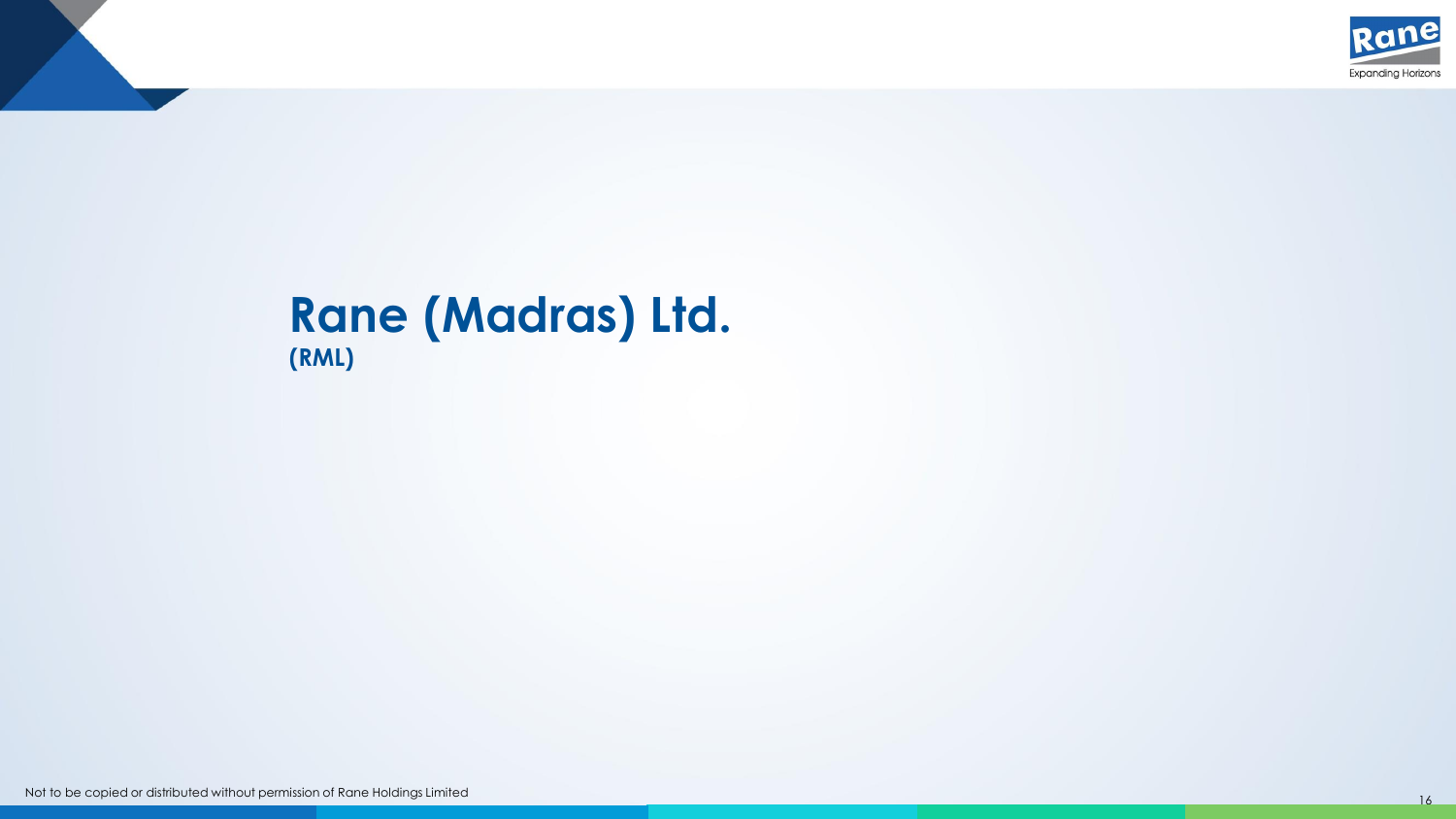### **RML Standalone – Operational Performance Review**





#### **Market Environment**

- › Strong demand across vehicle segments in Indian market except Farm Tractors
- › Strong demand from International customers for Steering and Light Metal Castings products
- › Robust demand in Indian Aftermarket segment

#### **Operational Highlights**

- › Received Appreciation Award for achieving "Zero PPM" from Daimler India Commercial Vehicles
- › Secured order worth Rs. 18.5 Cr from Indian passenger vehicle customer for Rack & Pinion product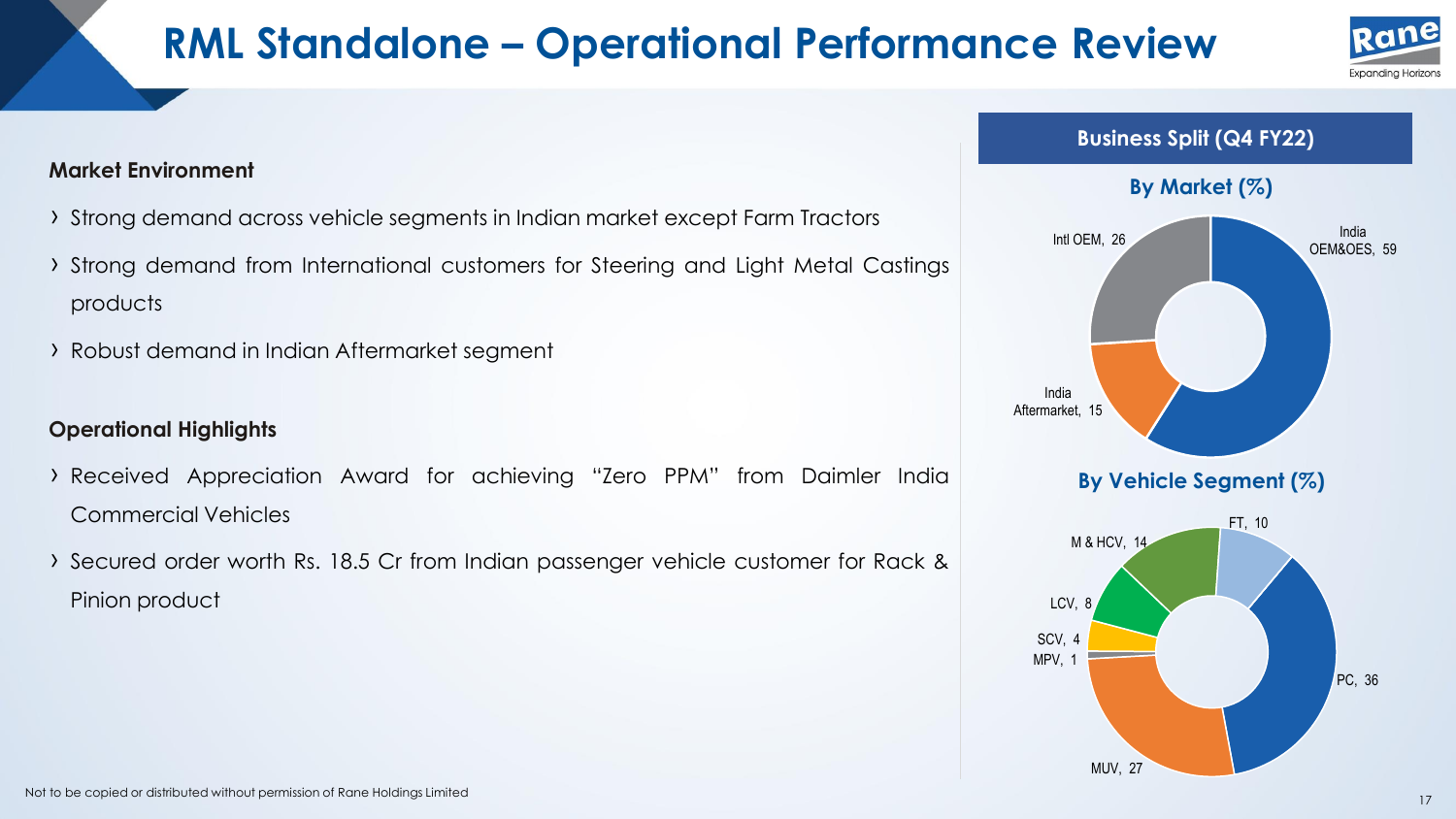### **RML Standalone – Financial Performance Review**





- Sales to Indian OE customers grew by 14%. Experienced strong demand across vehicle segment except Farm Tractors segment
- Sales to International customers increased by 31% due to commencement of supplies to new customer program and higher offtake from some customers in existing programs.
- Sales to Indian Aftermarket customers grew by 12%
- › **EBITDA increased by 86% from Rs. 25.7 Cr in Q4 FY21 to Rs. 47.7 Cr in Q4 FY22**
	- EBITDA margin improved by <sup>369</sup> bps due to better product mix and favourable forex movement
- > PBT stood at Rs.25.1 Cr in Q4 FY'22 Cr as against loss of Rs. 54.1 Cr in Q4 FY'21
	- Q4 FY21 had Impairment provision towards investment in the US subsidiary of Rs 62.5 Cr

Not to be copied or distributed without permission of Rane Holdings Limited 18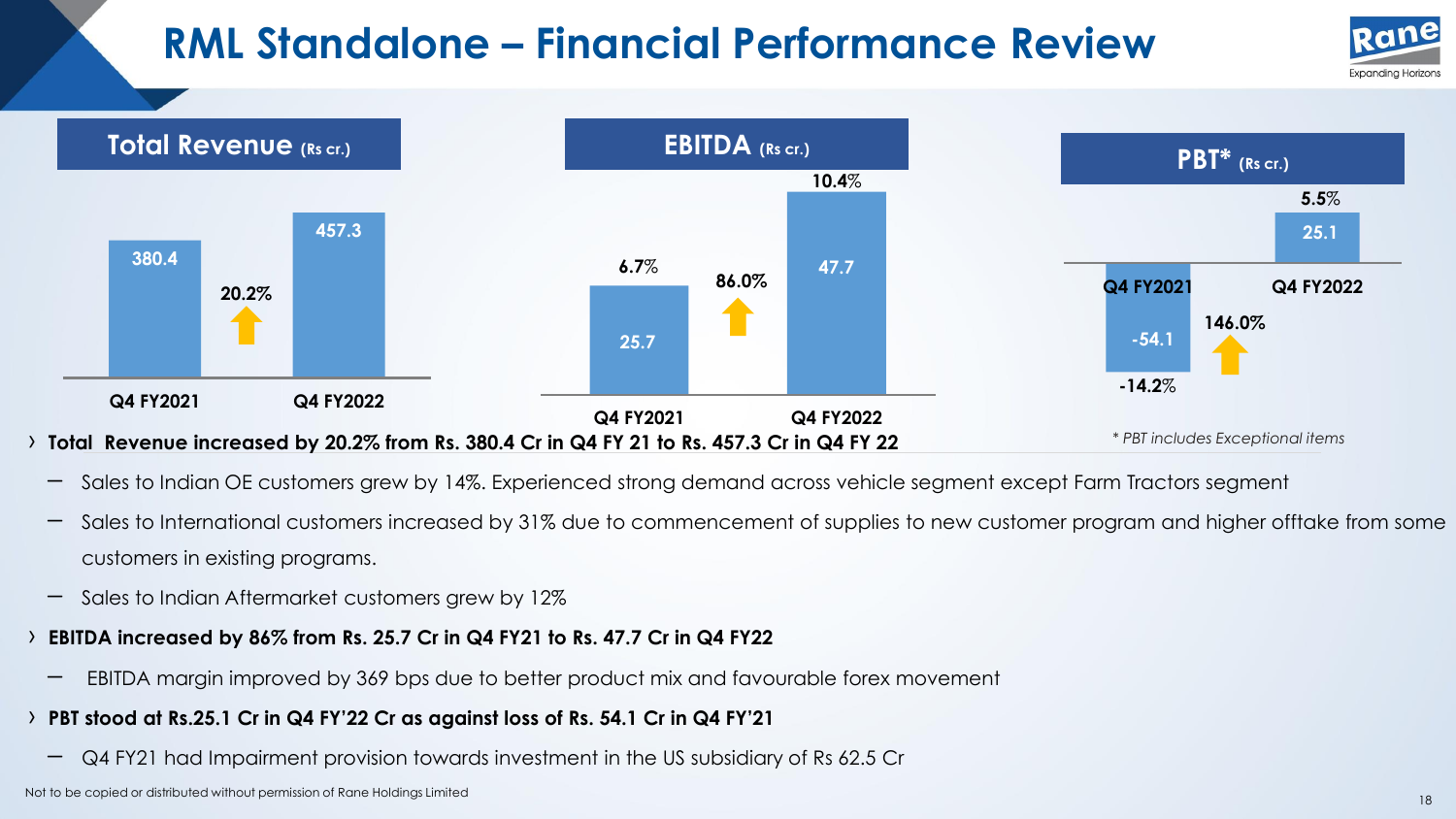### **RML – Standalone Financials (YTD)**



| <b>Rs Cr</b>                      | <b>FY21#</b> | <b>FY22</b> |
|-----------------------------------|--------------|-------------|
| <b>Total Revenue</b>              | 1,151.1      | 1,561.8     |
| <b>EBITDA</b>                     | 93.2         | 133.6       |
| <b>EBITDA Margin</b>              | 8.1%         | 8.6%        |
| PBT Before Exceptional Items      | 17.5         | 51.5        |
| Exceptional Income / (Expenses)*  | (62.5)       |             |
| PBT                               | (45.0)       | 51.5        |
| <b>PBT Margin</b>                 | $-3.9\%$     | 3.3%        |
| <b>PAT</b>                        | (50.7)       | 36.6        |
| <b>PAT Margin</b>                 | $-4.4%$      | 2.3%        |
| <b>Total Comprehensive Income</b> | (47.7)       | 36.7        |

# The business operations were partly suspended during Q1 FY21 on account of the lockdown announced by the Government of India consequent to the outbreak of COVID-19 pandemic. Hence FY22 results are not comparable with FY22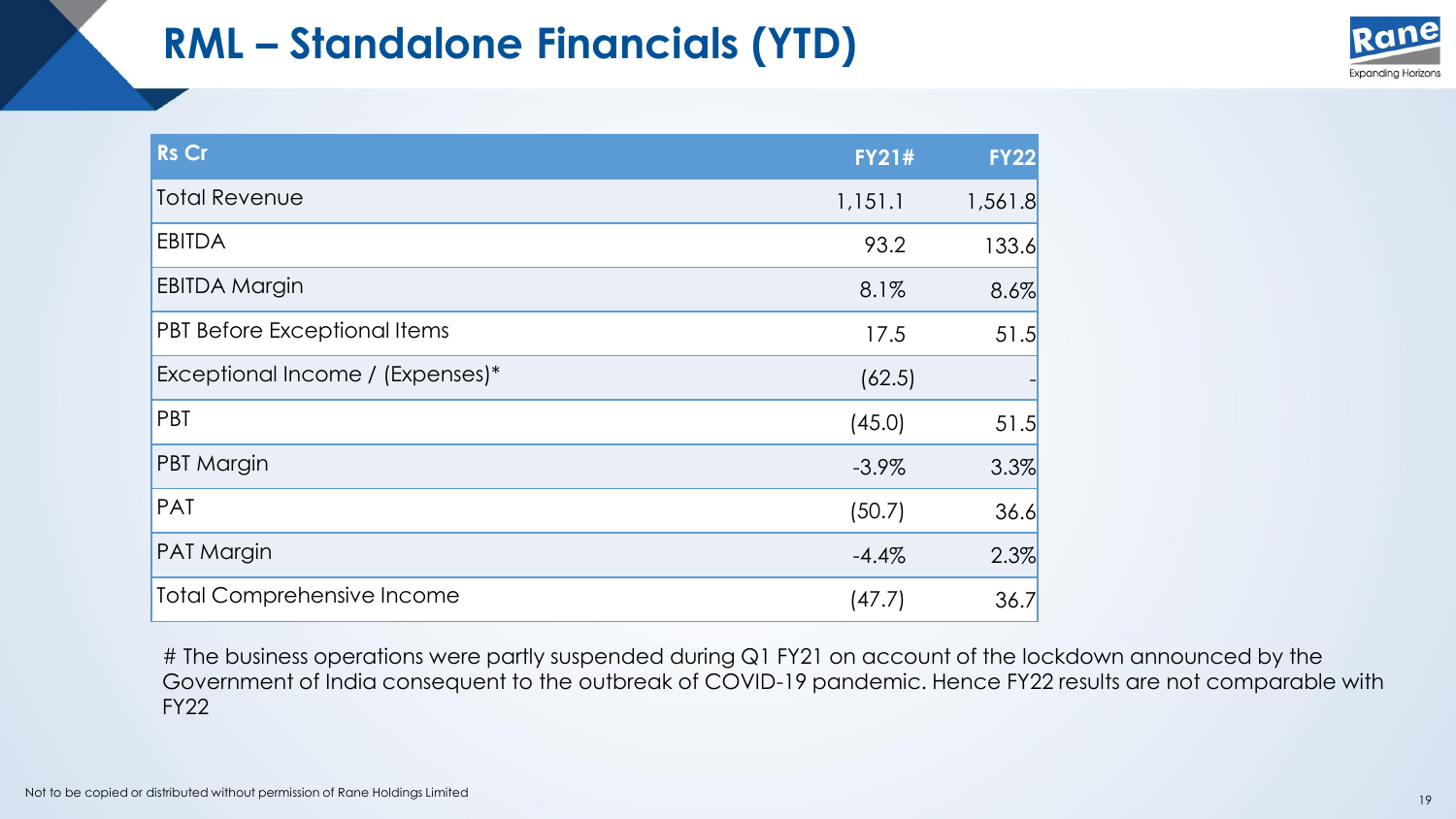# **RML Consolidated – Financial Performance Review**





› **Total Revenue increased by 23.6% from Rs. 412.9 Cr in Q4 FY21 to Rs. 510.3 Cr in Q4 FY22**

#### › **EBITDA increased by 220% from Rs. 9.9 Cr in Q4 FY21 to Rs. 31.7 Cr in Q4 FY22**

- Operational efficiency continued to improve in terms of Quality and Delivery in the US subsidiary
- > PBT stood at Rs.5.9 Cr in Q4 FY'22 as against a loss of Rs. 12.1 Cr in Q4 FY'21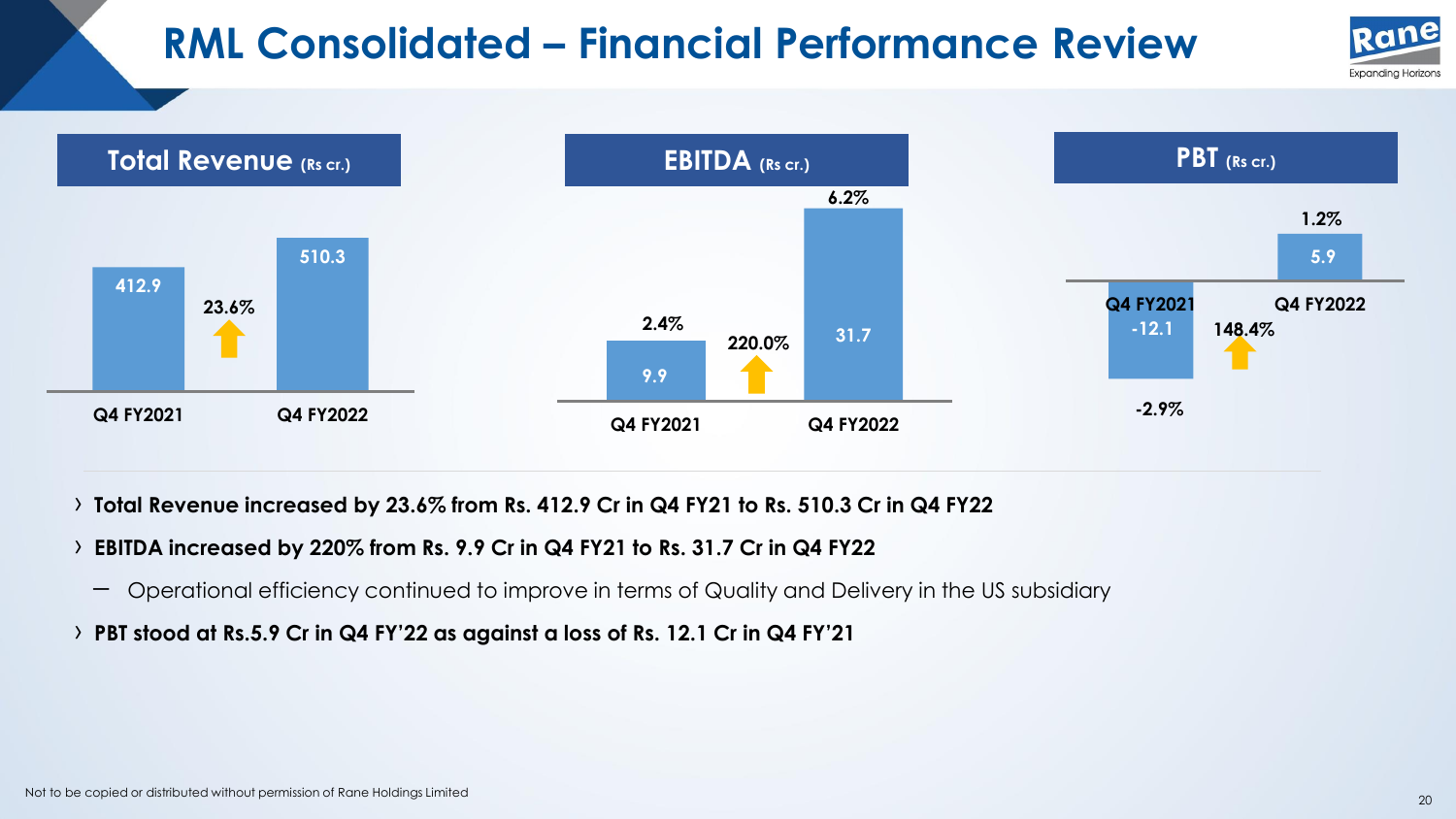### **RML – Consolidated Financials (YTD)**



| <b>Rs Cr</b>                        | <b>FY21#</b> | <b>FY22</b> |
|-------------------------------------|--------------|-------------|
| <b>Total Revenue</b>                | 1,274.3      | 1,747.6     |
| <b>EBITDA</b>                       | 37.7         | 79.5        |
| <b>EBITDA Margin</b>                | 3.0%         | 4.5%        |
| <b>PBT Before Exceptional Items</b> | (55.5)       | (21.2)      |
| Exceptional Income / (Expenses)*    |              | 46.71       |
| PBT                                 | (55.5)       | 25.5        |
| PBT Margin                          | $-4.4%$      | 1.5%        |
| <b>PAT</b>                          | (61.1)       | 10.7        |
| PAT Margin                          | $-4.8%$      | 0.6%        |
| <b>Total Comprehensive Income</b>   | (56.9)       | 16.2        |

# The business operations were partly suspended during Q1 FY21 on account of the lockdown announced by the Government of India consequent to the outbreak of COVID-19 pandemic. Hence FY22 results are not comparable with FY22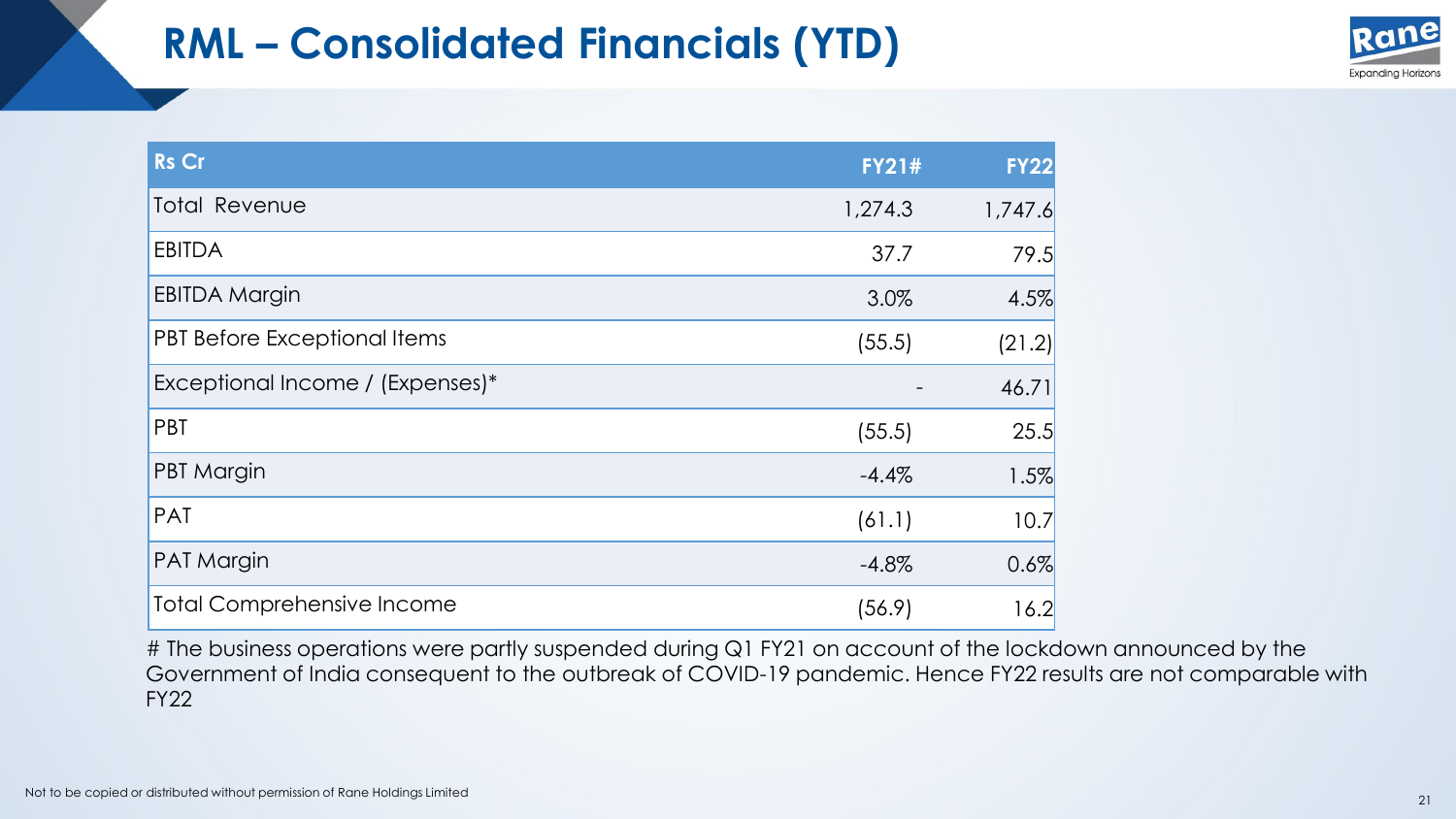

| <b>RML Standalone</b>   | <b>FY21</b> | FY22 |
|-------------------------|-------------|------|
| Debt: Equity (in times) | (199        |      |
| RoCE%                   | $6.64\%$    | 881% |
| EPS (basic) (Rs.)       | $-39.51$    |      |
|                         | 211.66      |      |

| <b>RML Consolidated</b> | <b>FY21</b> | FY 22     |
|-------------------------|-------------|-----------|
| Debt: Equity (in times) | 2.53        |           |
| RoCE%                   | $-4.41\%$   | $-()$ 19% |
| EPS (basic) (Rs.)       | -47.66      |           |
|                         | ') A XY     |           |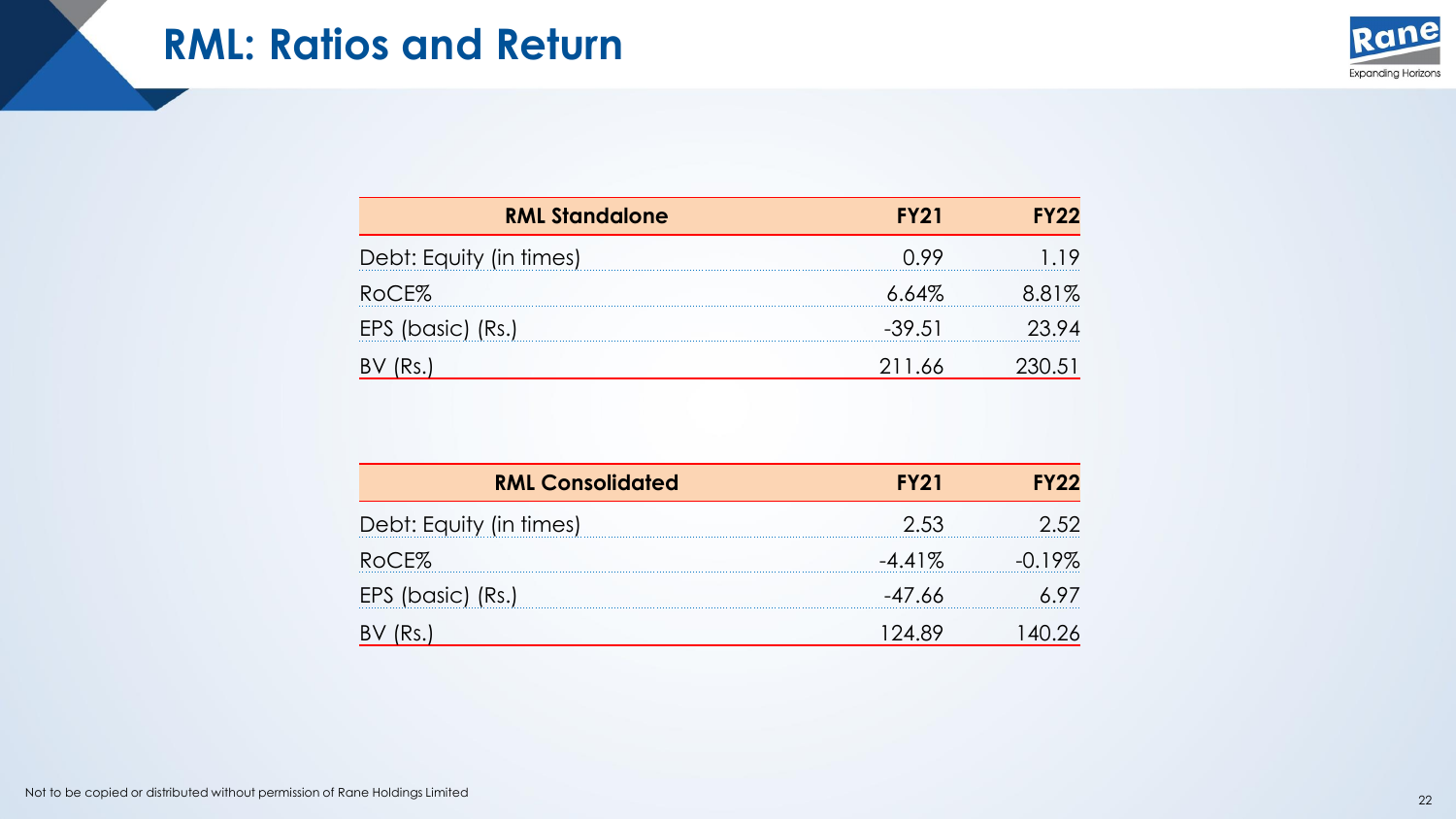

#### **Rane Engine Valve Ltd. (REVL)**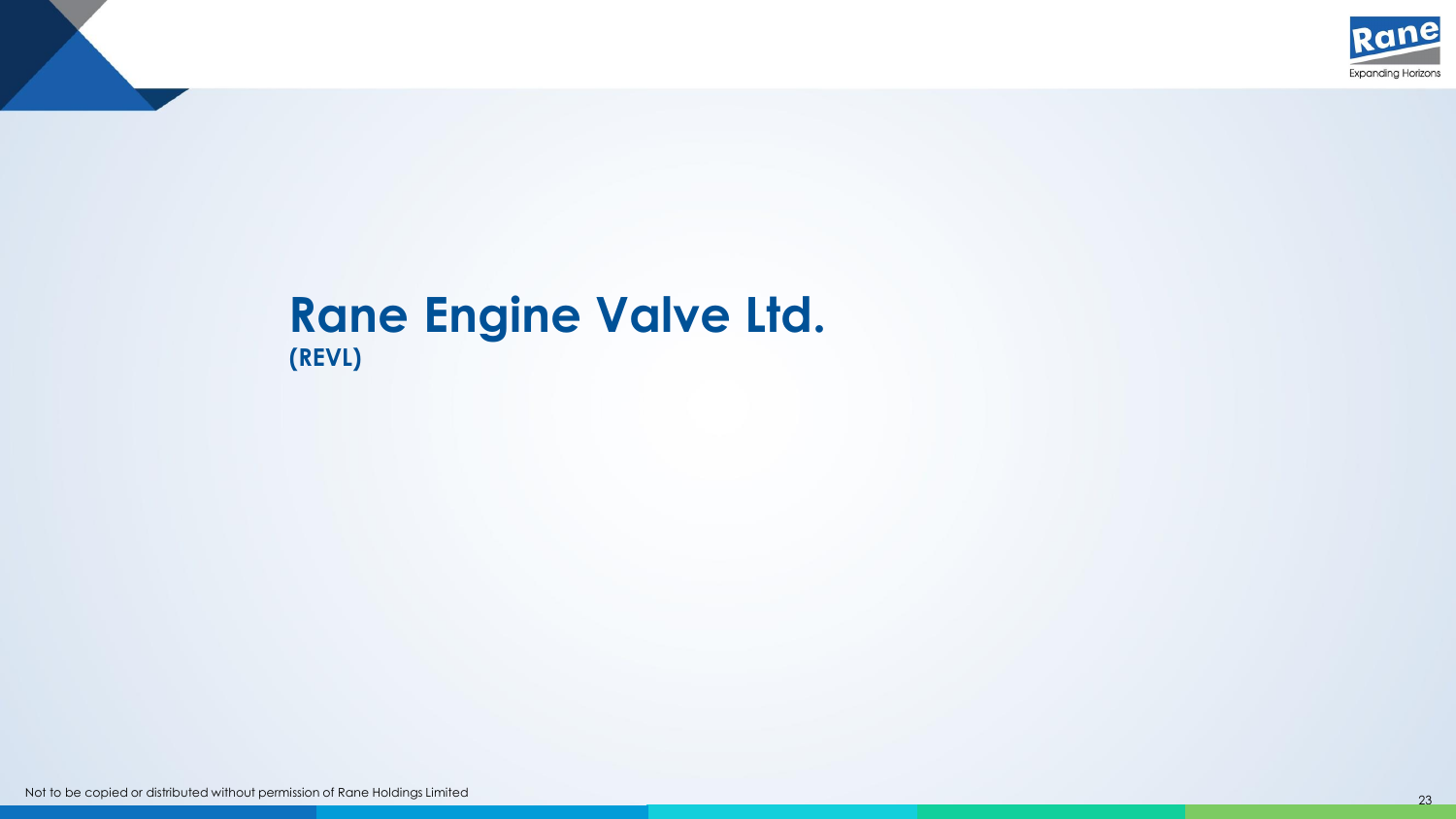### **REVL – Operational Performance Review**



#### **Market Environment**

- › Lower demand from Indian Two Wheeler segment
- › Higher offtake from International customers

#### **Operational Highlights**

- › Received Appreciation Award for achieving "Zero PPM" from Daimler India Commercial Vehicles
- › Received Appreciation Award for being Trusted Partner from John Deere India
- › Expanded business with Non Automotive customers; Account for 27.5% in Q4 FY22

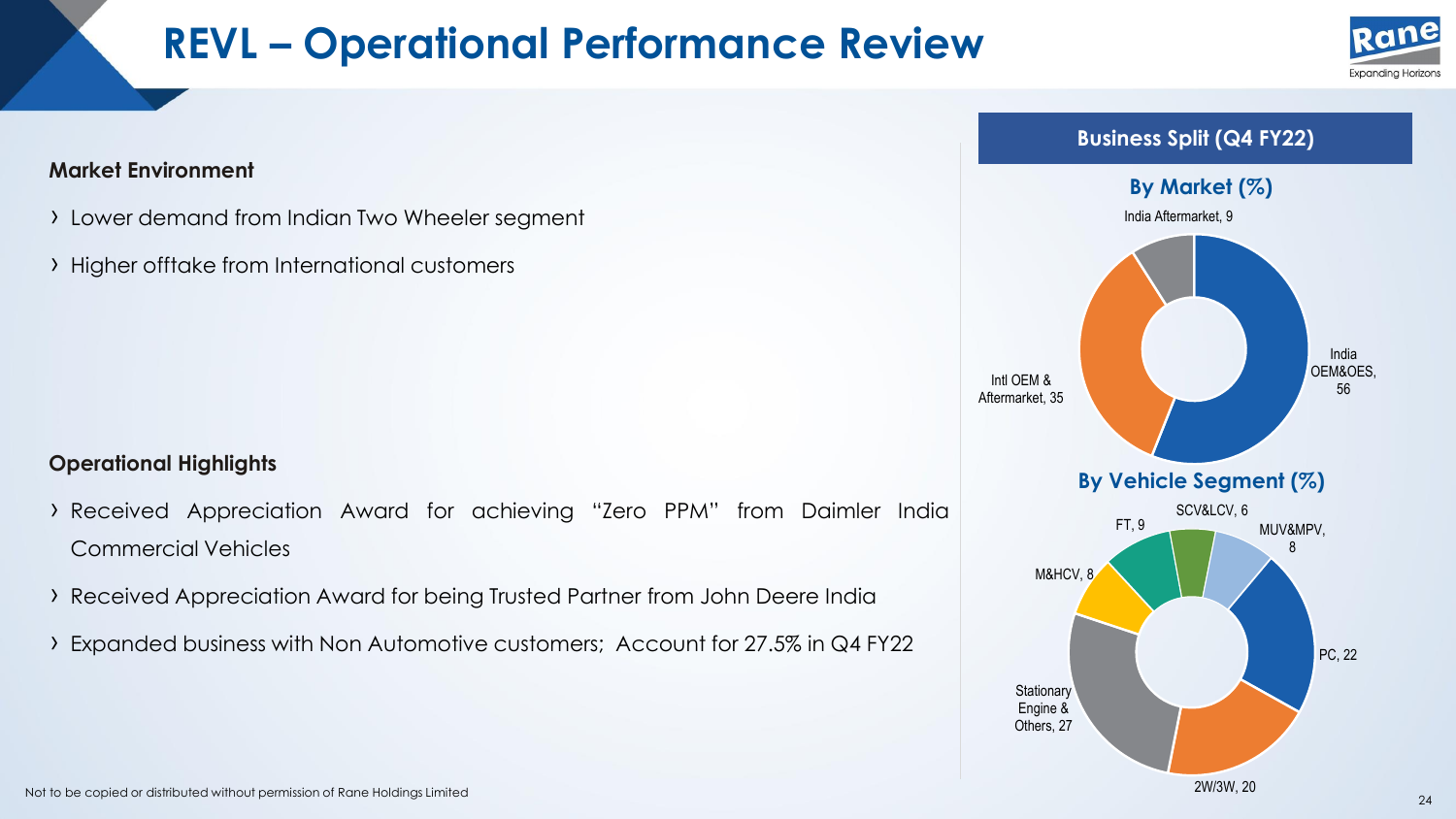### **REVL – Financial Performance Review**





#### › **Total Revenue increased by 11.2% from Rs. 98.5 Cr in Q4 FY21 to Rs. 109.5 Cr in Q4 FY22**

- Sales to Indian OE customers decreased by 6%
- Sales to International customers grew by 31%

#### › **EBITDA increased by 57.3% from Rs. 6.3 Cr in Q4 FY21 to Rs. 10.0 Cr in Q4 FY22**

- EBITDA margin increased by <sup>270</sup> bps due to better product mix and price recovery from customer helped offset the material cost increase.
- > PBT stood at Rs.2.9 Cr in Q4 FY'22 as against a loss of Rs. 0.8 Cr in Q4 FY'21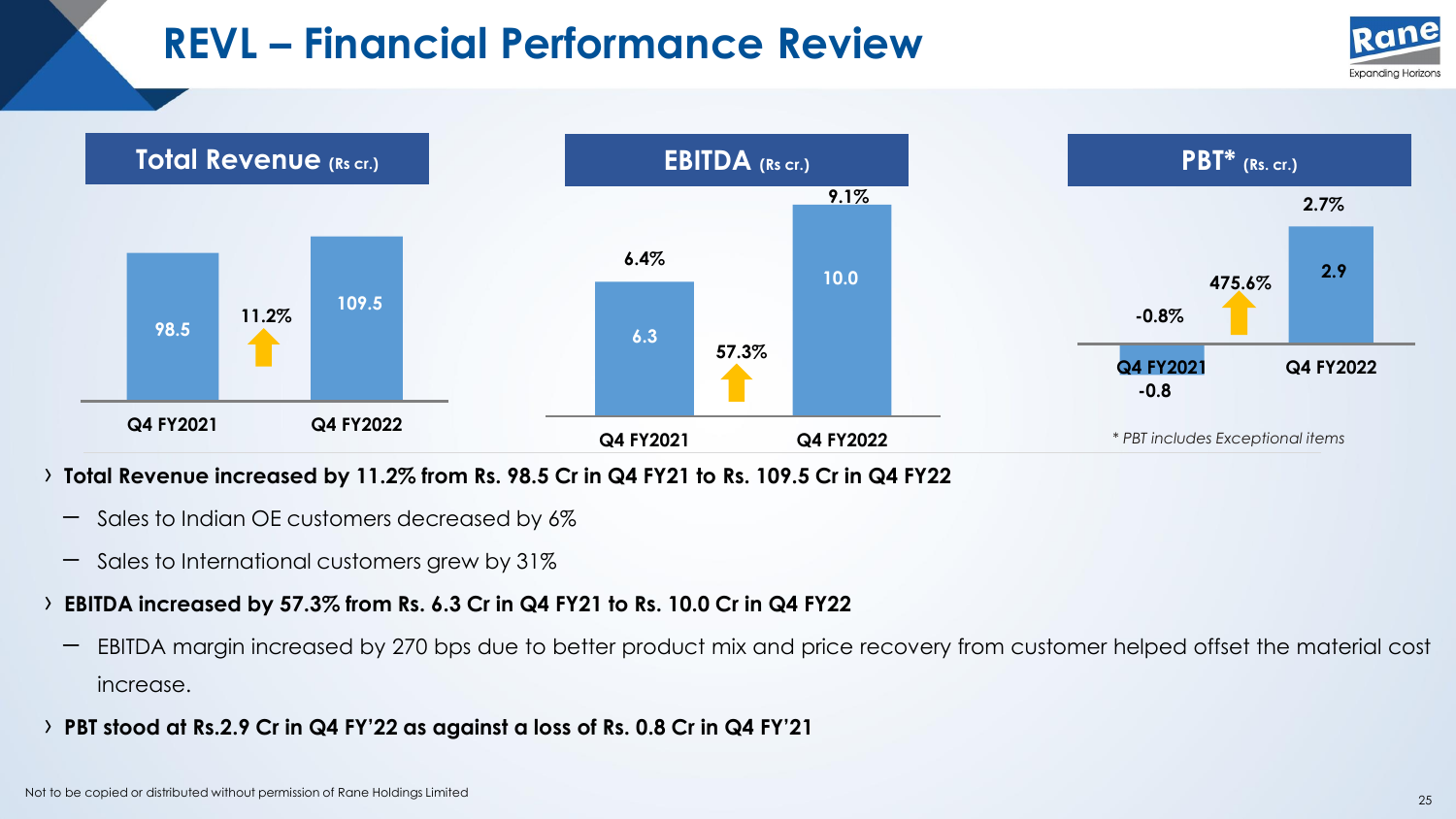## **REVL – Financials (YTD)**



| <b>Rs Cr</b>                      | <b>FY21#</b> | <b>FY22</b> |
|-----------------------------------|--------------|-------------|
| <b>Total Revenue</b>              | 304.9        | 385.0       |
| <b>EBITDA</b>                     | (0.7)        | 16.4        |
| <b>EBITDA Margin</b>              | $-0.2%$      | 4.3%        |
| PBT Before Exceptional Items      | (31.9)       | (11.5)      |
| Exceptional Income / (Expenses) * | 22.2         | (3.55)      |
| PBT                               | (9.7)        | (15.0)      |
| <b>PBT Margin</b>                 | $-3.2\%$     | $-3.9\%$    |
| PAT                               | (6.1)        | (11.9)      |
| <b>PAT Margin</b>                 | $-2.0\%$     | $-3.1\%$    |
| <b>Total Comprehensive Income</b> | (5.9)        | (11.7)      |

# The business operations were partly suspended during Q1 FY21 on account of the lockdown announced by the Government of India consequent to the outbreak of COVID-19 pandemic. Hence FY22 results are not comparable with FY22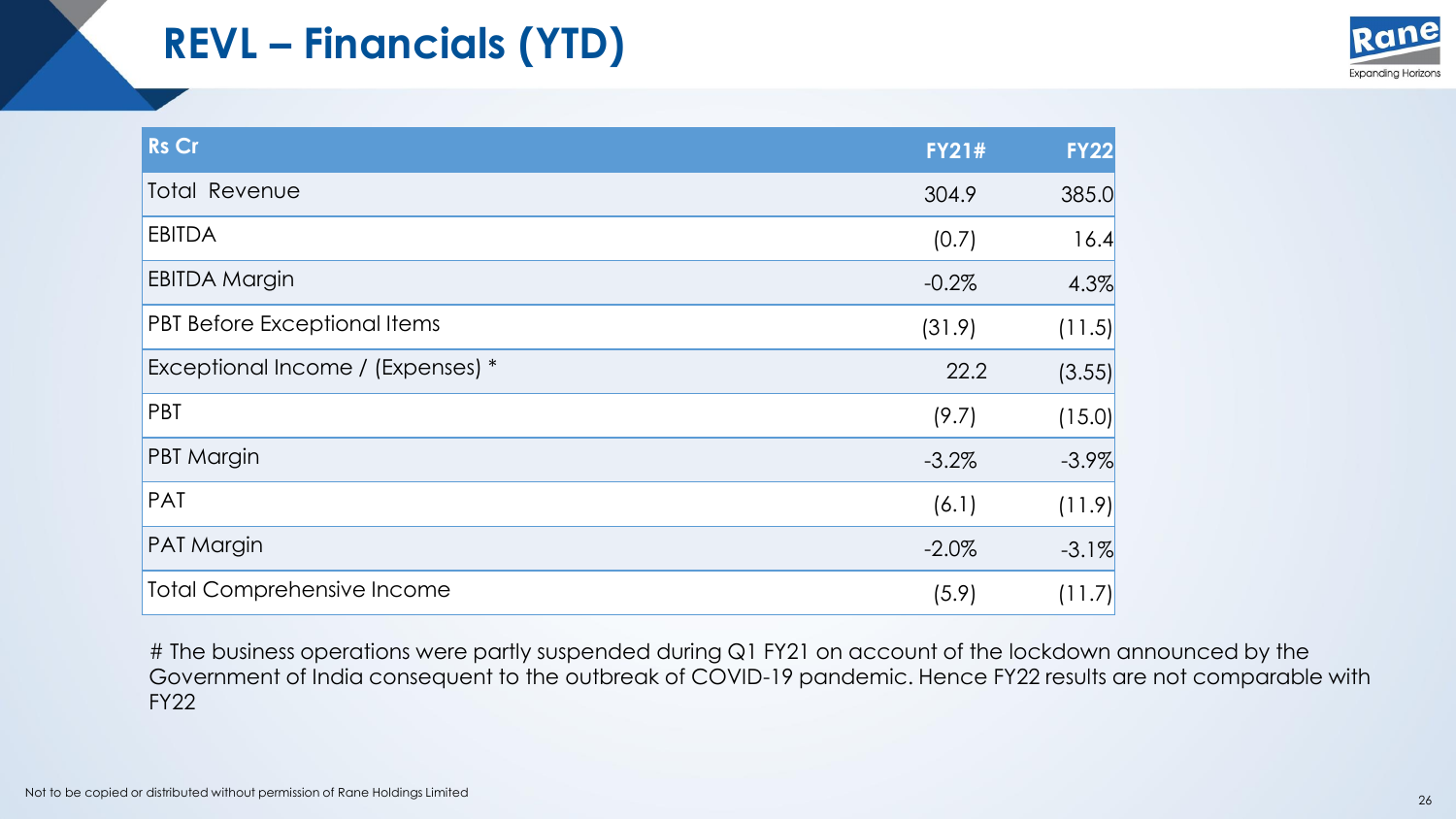

| <b>Particulars</b>      | <b>FY21</b> | <b>FY22</b> |
|-------------------------|-------------|-------------|
| Debt: Equity (in times) | - ( ) 9     | 1.33        |
| RoCE%                   | $-0.69\%$   | $-3.17\%$   |
| EPS (basic) (Rs.)       | -9.06       | $-17.65$    |
|                         | 156.52      |             |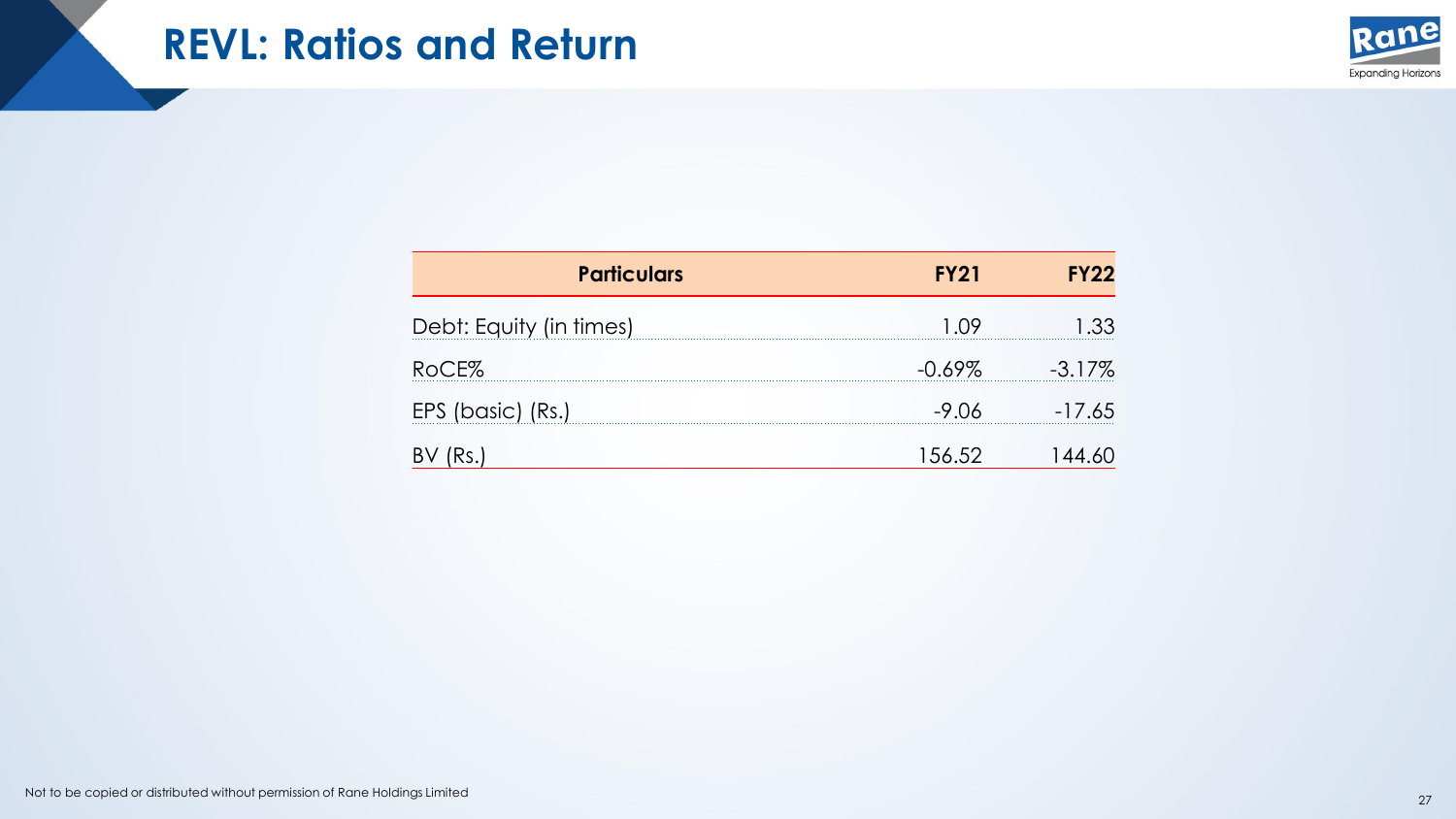

#### **Rane Brake Lining Ltd. (RBL)**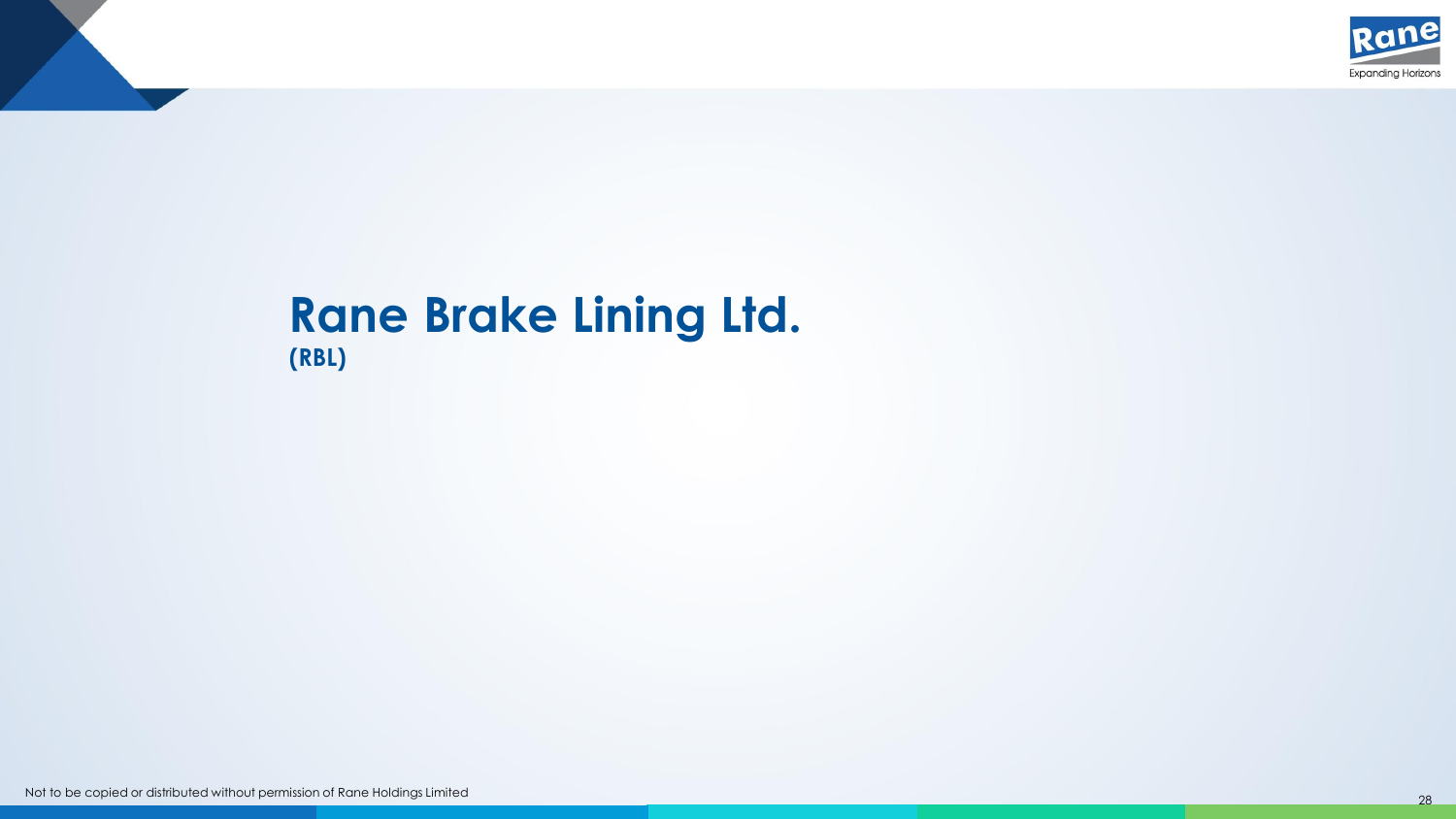### **RBL – Operational Performance Review**



#### **Market Environment**

- › Strong demand from Indian OE segment; Enhanced presence in Two Wheeler segment
- › Muted demand from Aftermarket segment

#### **Operational Highlights**

› Won Excellence in HR and HSE Practices – Silver award from ACMA

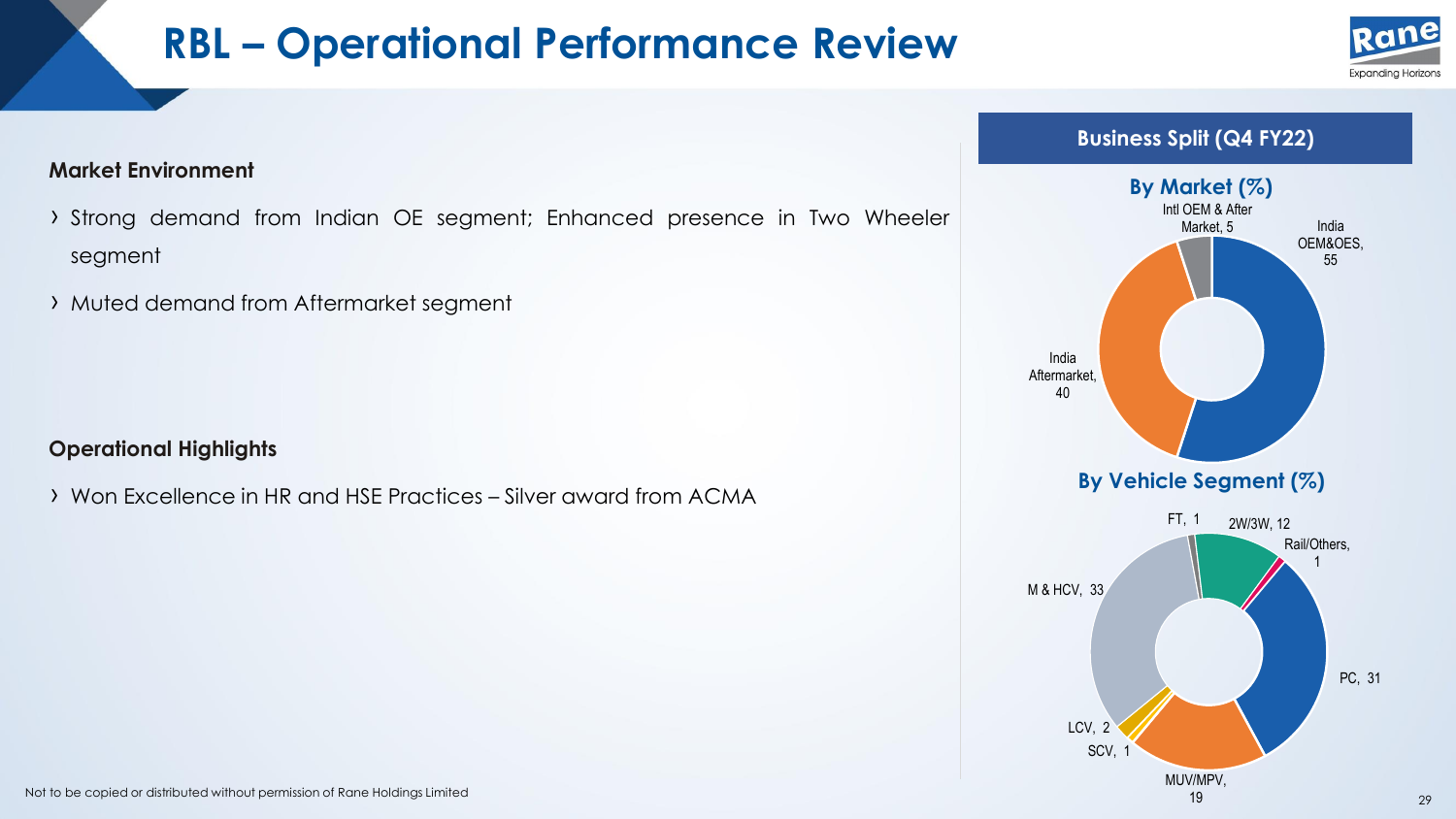### **RBL – Financial Performance Review**





#### › **Total Revenue increased by 3% from Rs. 152.4 Cr in Q4 FY21 to Rs. 157.0 Cr in Q4 FY22**

- Sales to OE customer grew by 10% in line with strong industry performance
- Sales to Aftermarket customers declined by 4%

#### › **EBITDA decreased by 20.9% from Rs. 27.7 Cr in Q4 FY21 to Rs. 21.9 Cr in Q4 FY22**

- Material cost increase and adverse product mix resulted in drop in margins
- › **PBT stood at Rs.15.7 Cr in Q4 FY'<sup>22</sup> as against Rs. 21.2 Cr in Q4 FY'<sup>21</sup>**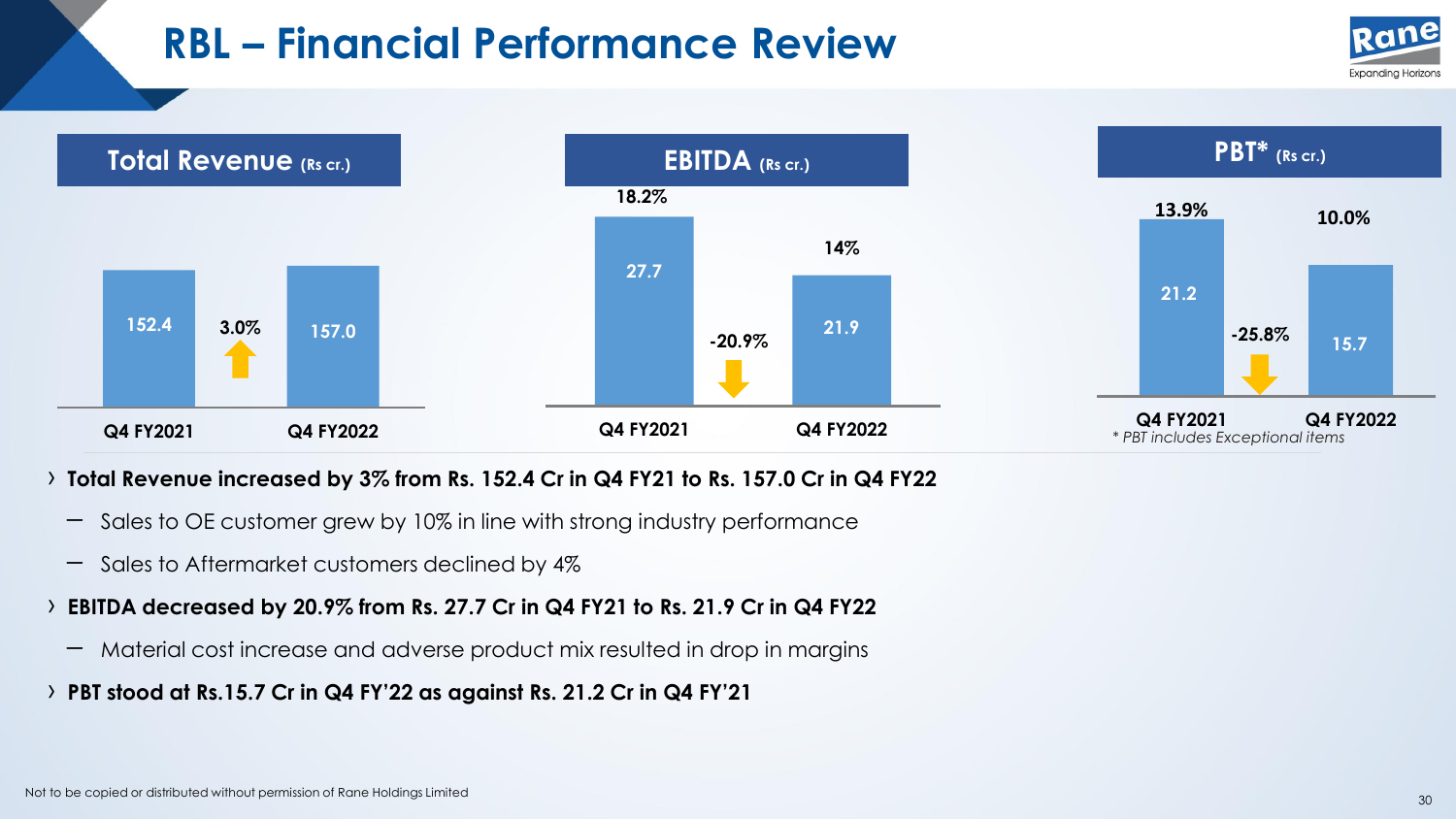# **RBL – Financials (YTD)**



| <b>Rs Cr</b>                        | <b>FY21#</b> | <b>FY22</b> |
|-------------------------------------|--------------|-------------|
| <b>Total Revenue</b>                | 434.8        | 518.2       |
| <b>EBITDA</b>                       | 71.6         | 56.8        |
| <b>EBITDA Margin</b>                | 16.5%        | 11.0%       |
| <b>PBT Before Exceptional Items</b> | 46.9         | 35.3        |
| Exceptional Income / (Expenses)*    |              | (0.66)      |
| PBT                                 | 46.9         | 34.7        |
| <b>PBT Margin</b>                   | 10.8%        | 6.7%        |
| <b>PAT</b>                          | 31.8         | 27.1        |
| <b>PAT Margin</b>                   | 7.3%         | 5.2%        |
| <b>Total Comprehensive Income</b>   | 32.5         | 26.7        |

# The business operations were partly suspended during Q1 FY21 on account of the lockdown announced by the Government of India consequent to the outbreak of COVID-19 pandemic. Hence FY21 results are not comparable with FY22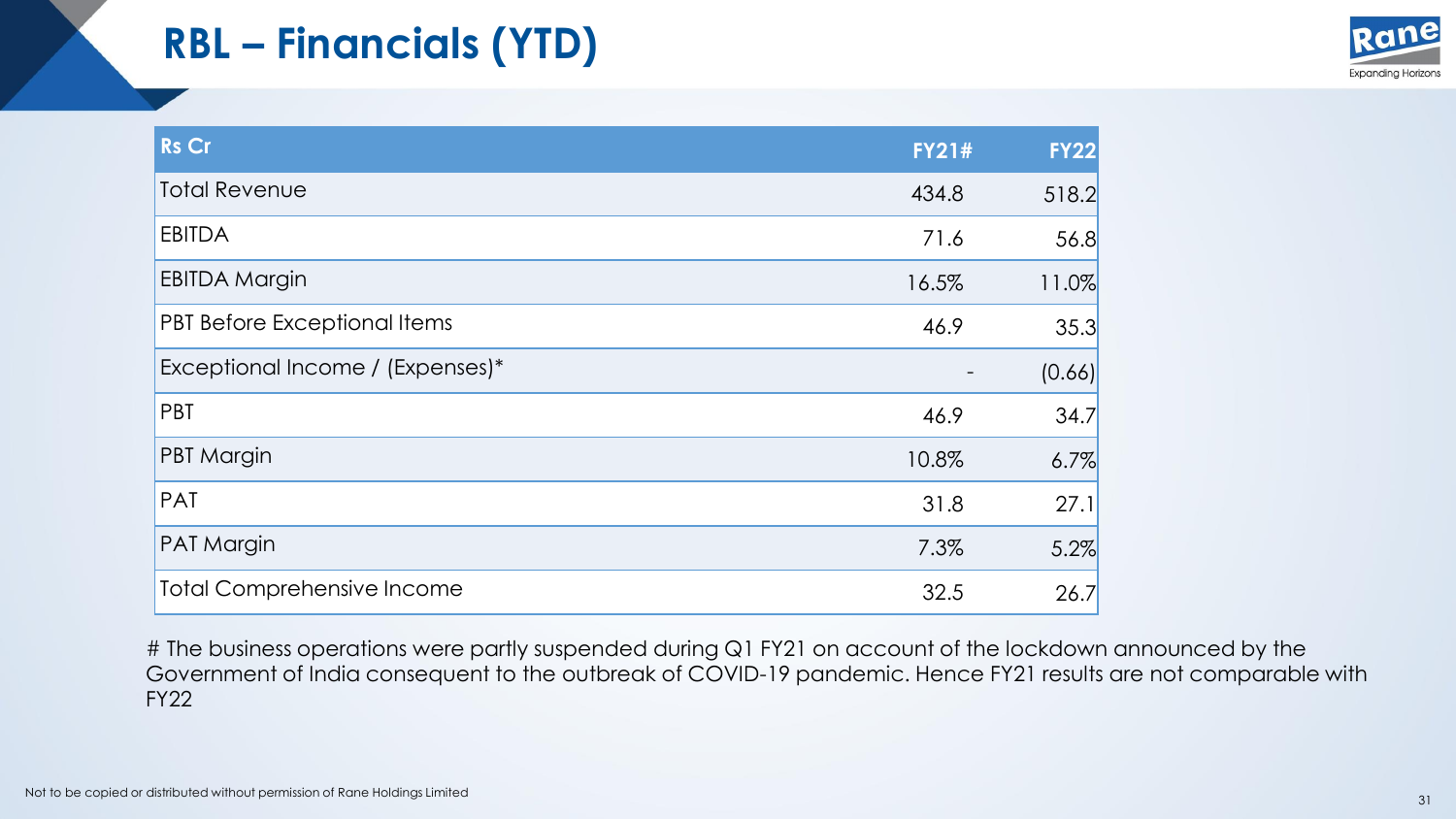#### **RBL: Ratios and Return**



| <b>Particulars</b>      |         |       |
|-------------------------|---------|-------|
| Debt: Equity (in times) | ( ) ( ) |       |
| RoCE%                   | 20.1%   | 14.3% |
| EPS (basic) (Rs.)       | 40.45   | 35 03 |
| DPS (Rs.)               | 25.0    |       |
| Dividend Payout (%)     | 61%     | 57%   |
|                         | 6.57    |       |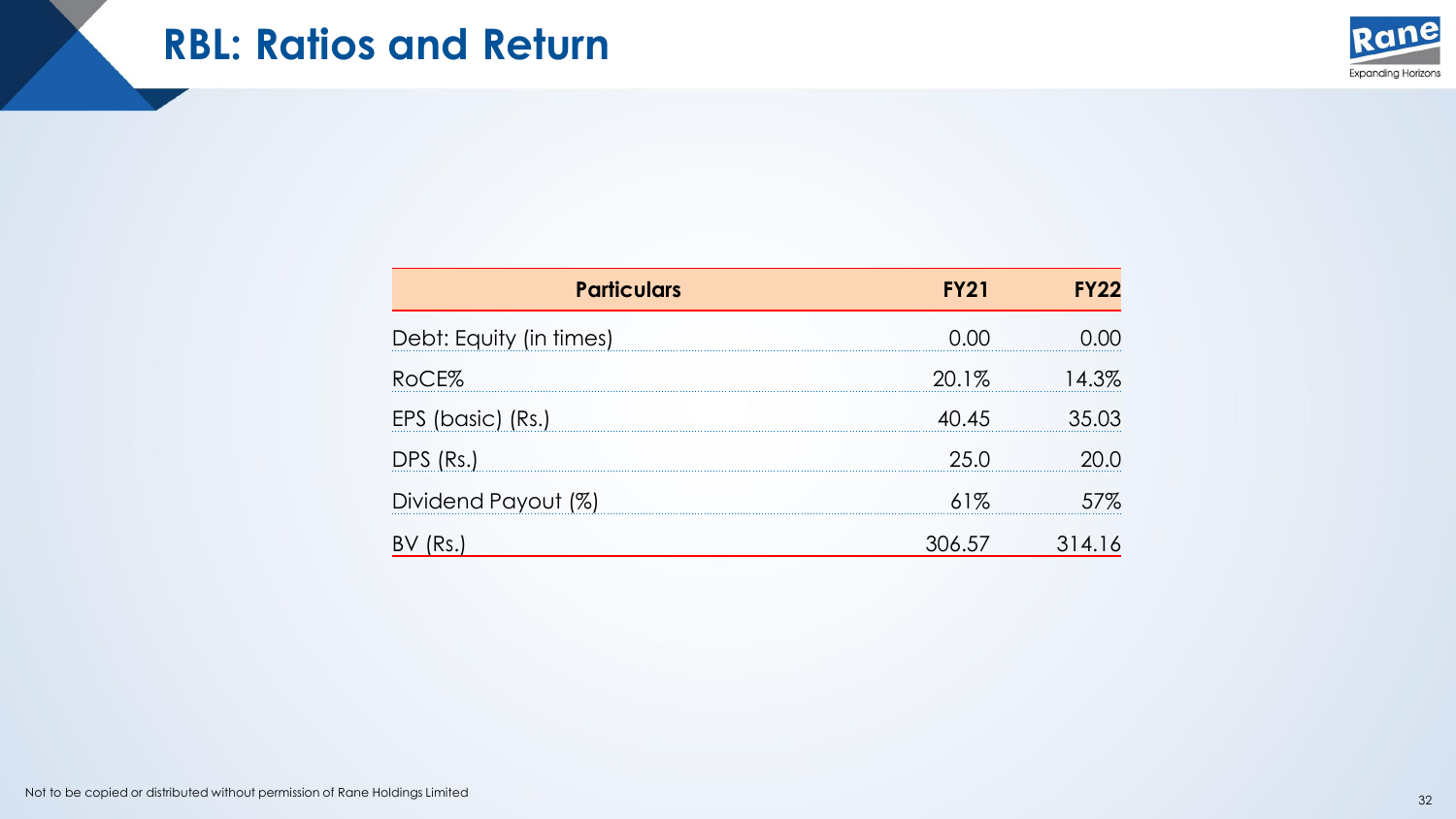

# **ZF Rane Automotive India Pvt. Ltd (Rane TRW Steering Systems Pvt. Ltd.)(ZRAI)**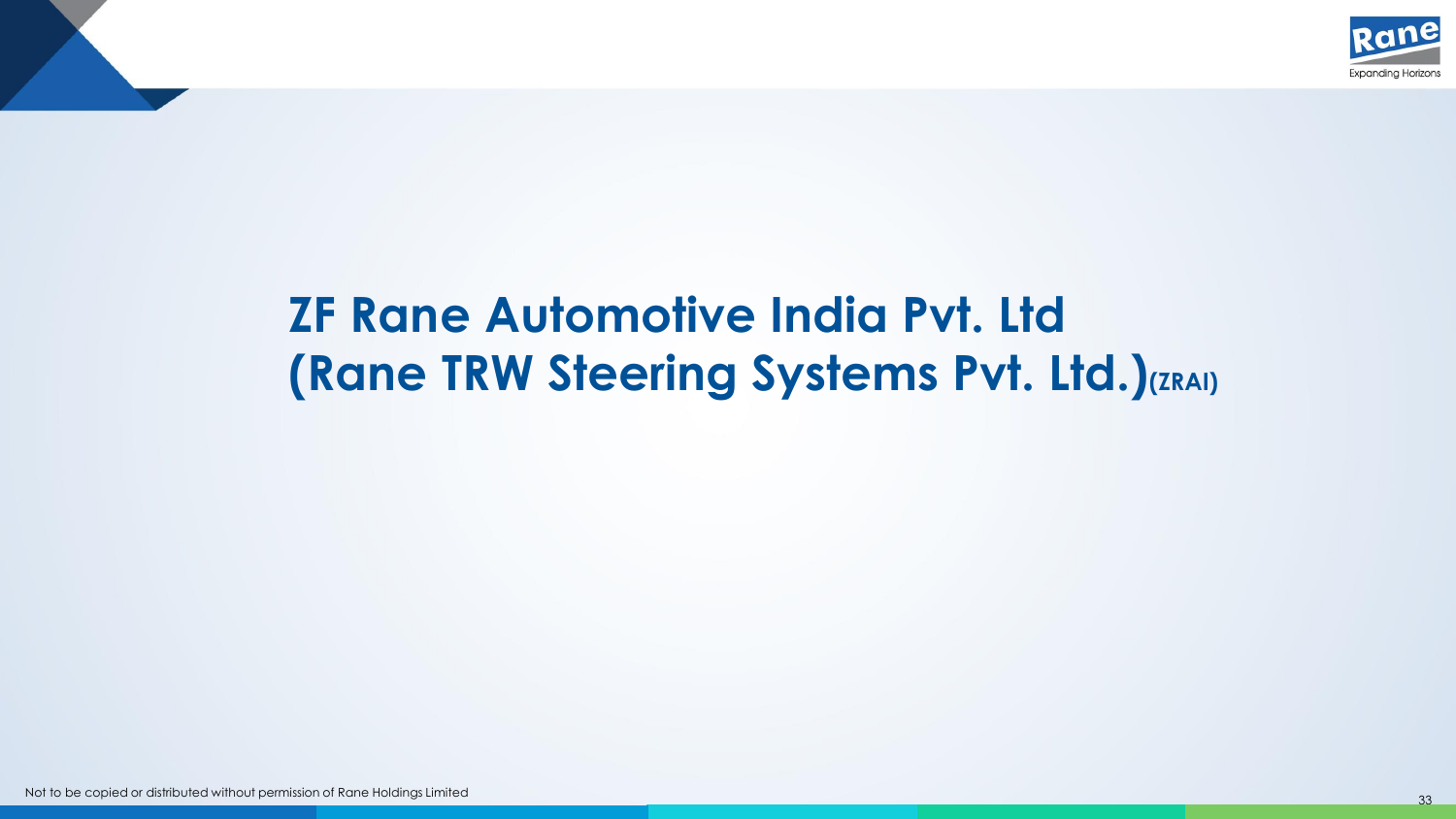### **ZRAI – Operational Performance Review**





- › Steering business: Robust demand from Commercial Vehicle segment
- › Occupant Safety business:
	- › Strong demand from Utility Vehicle segment in India
	- › Lower offtake from international customers

#### **Operational Highlights**

- › Secured Rs. <sup>160</sup> Cr p.a. orders from various customers for Steering products
- › Secured Rs. <sup>47</sup> Cr p.a. order from global passenger vehicle to supply Occupant Safety Products

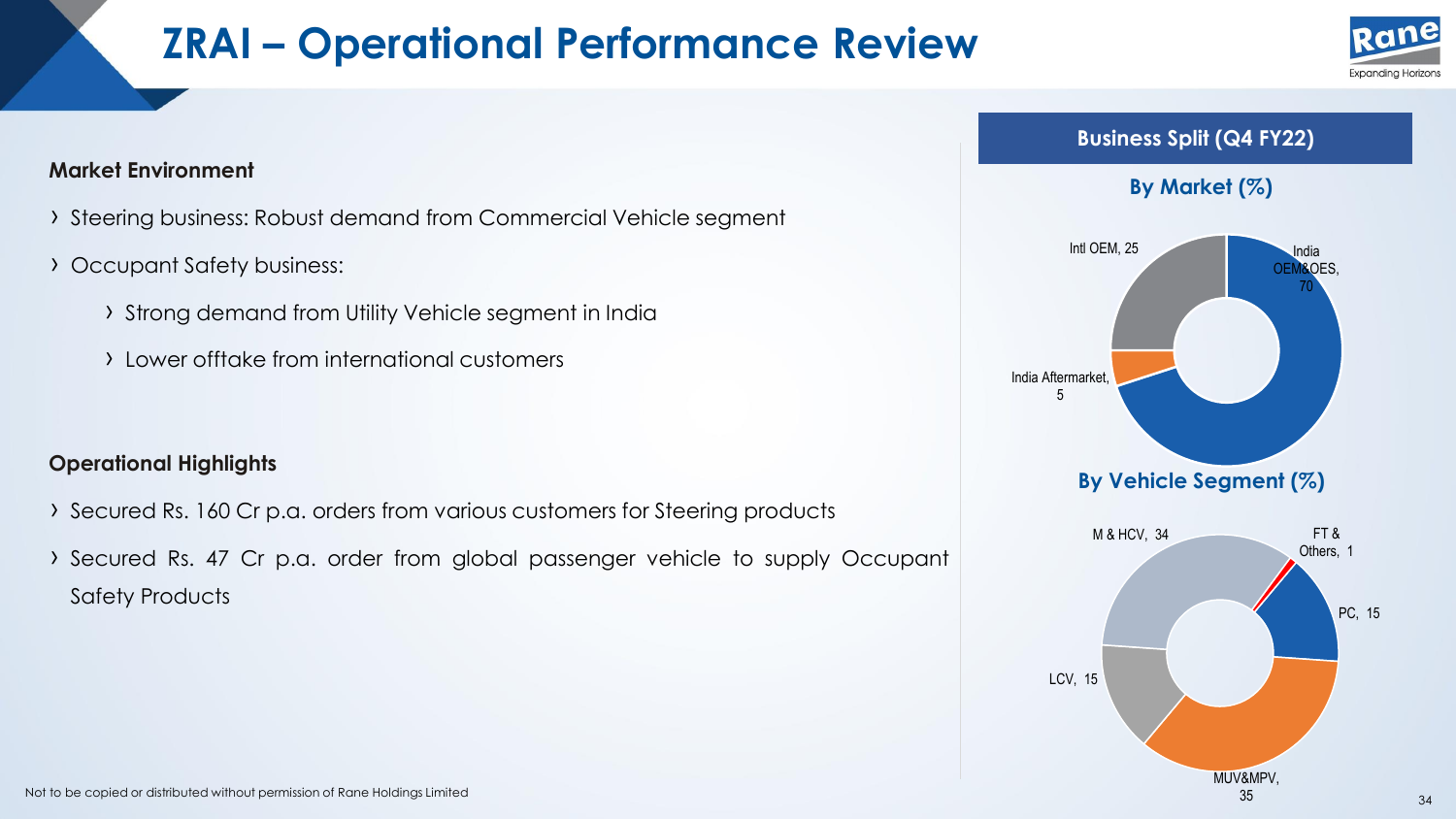### **ZRAI – Financial Performance Review**





#### › **Total Revenue increased by 9% from Rs. 347.2 Cr in Q4 FY21 to Rs. 378.6 Cr in Q4 FY22**

- Revenue from steering gear products increased 13%
- Revenue from occupant safety systems grew 4%

#### › **EBITDA decreased by 3.5% from Rs. 38.4 Cr in Q4 FY21 to Rs. 37.0 Cr in Q4 FY22**

- Material cost increase, higher employee cost and other expenses resulted in drop in EBITDA margin
- › **PBT of Rs.23.2 Cr in Q4 FY'<sup>22</sup> stood in-line with Q4 FY'<sup>21</sup>**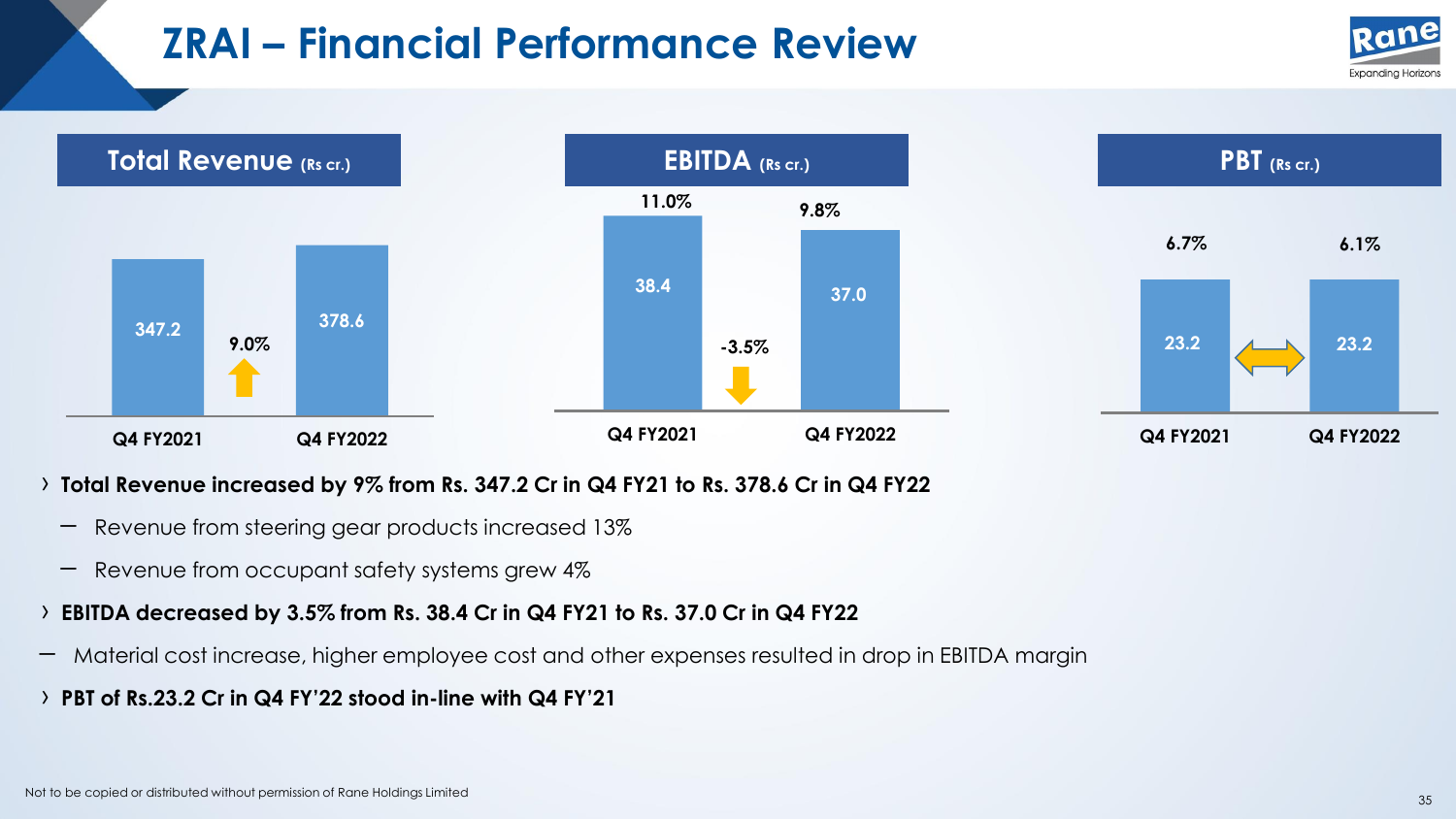# **ZRAI – Financials (YTD)**



| <b>Rs Cr</b>                      | <b>FY21#</b> | <b>FY22</b> |
|-----------------------------------|--------------|-------------|
| <b>Total Revenue</b>              | 1,038.9      | 1,344.9     |
| <b>EBITDA</b>                     | 87.1         | 121.0       |
| <b>EBITDA Margin</b>              | 8.4%         | 9.0%        |
| PBT Before Exceptional Items      | 33.3         | 63.3        |
| Exceptional Income / (Expenses)   |              |             |
| PBT                               | 33.3         | 63.3        |
| PBT Margin                        | 3.2%         | 4.7%        |
| PAT                               | 24.9         | 49.4        |
| <b>PAT Margin</b>                 | 2.4%         | 3.7%        |
| <b>Total Comprehensive Income</b> | 24.8         | 49.6        |

# The business operations were partly suspended during Q1 FY21 on account of the lockdown announced by the Government of India consequent to the outbreak of COVID-19 pandemic. Hence FY21 results are not comparable with FY22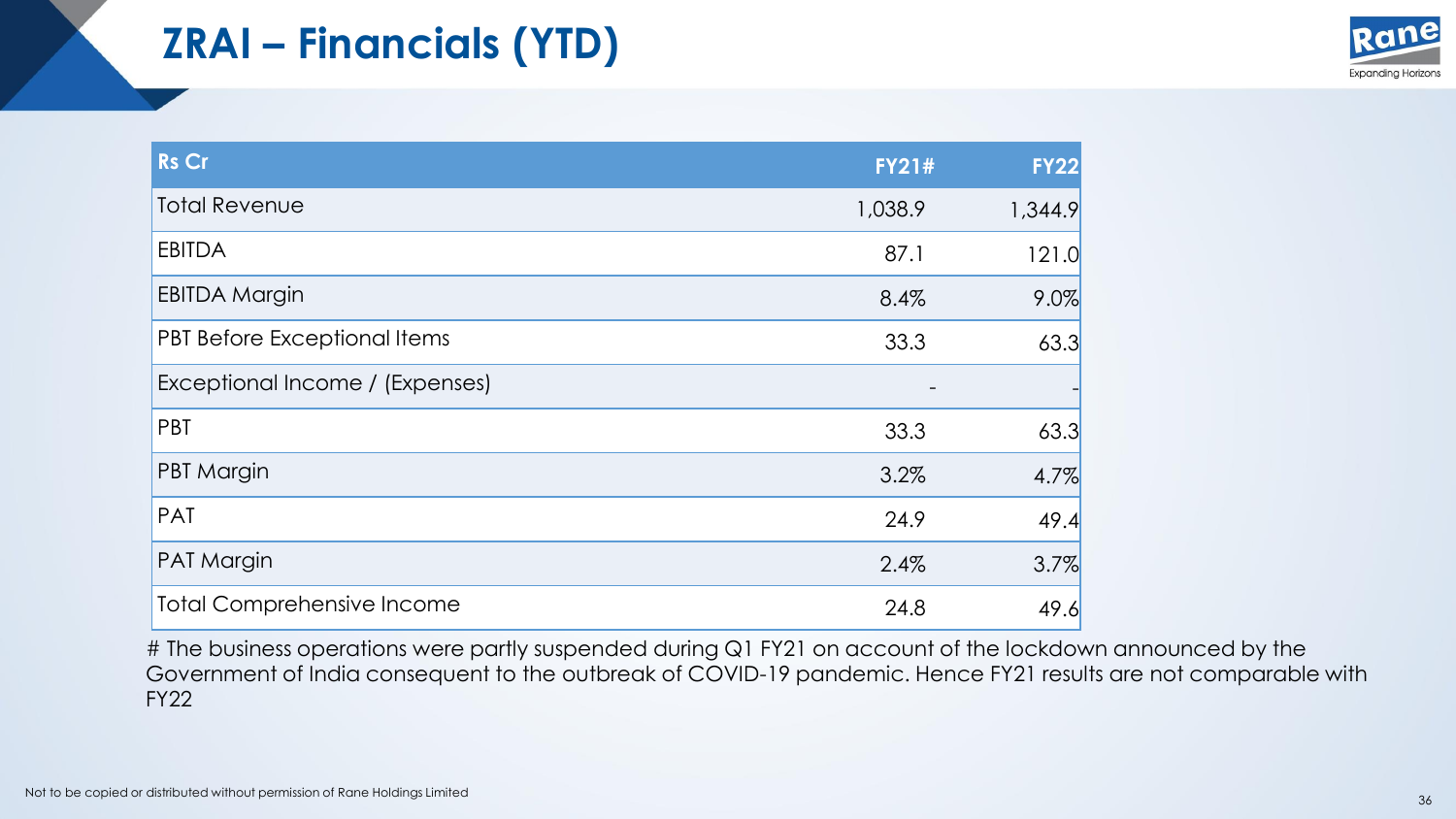### **ZRAI: Ratios and Return**



| <b>Particulars</b>      | <b>FY21</b> | <b>FY22</b> |
|-------------------------|-------------|-------------|
| Debt: Equity (in times) | 0.57        |             |
| RoCE%                   | $6.5\%$     |             |
| EPS (basic) (Rs.)       | 28.55       | 56.52       |
| DPS (Rs.)               |             |             |
| Dividend Payout (%)     | 49%         |             |
|                         |             |             |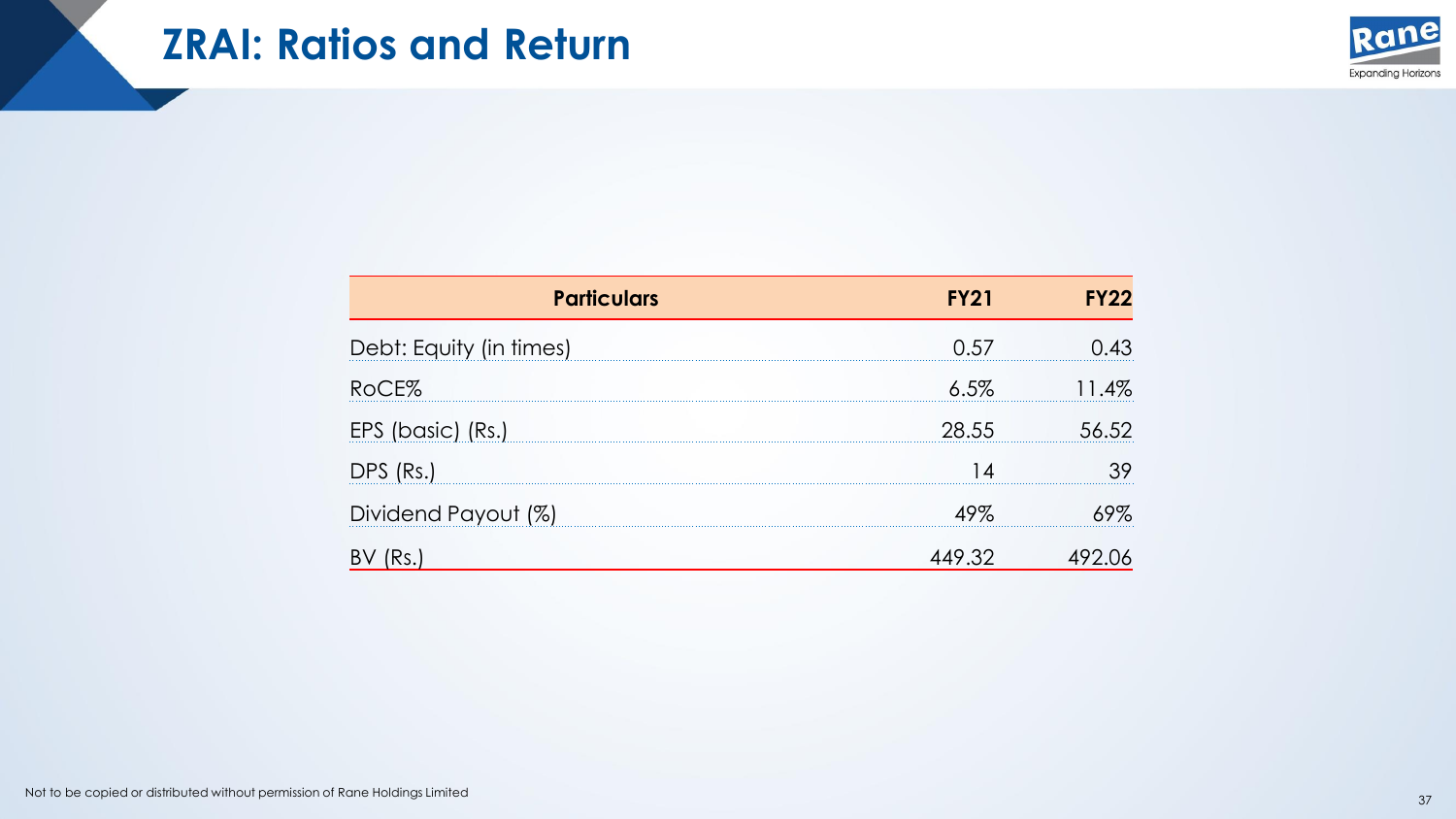

#### **Rane NSK Steering Systems Pvt. Ltd. (RNSS)**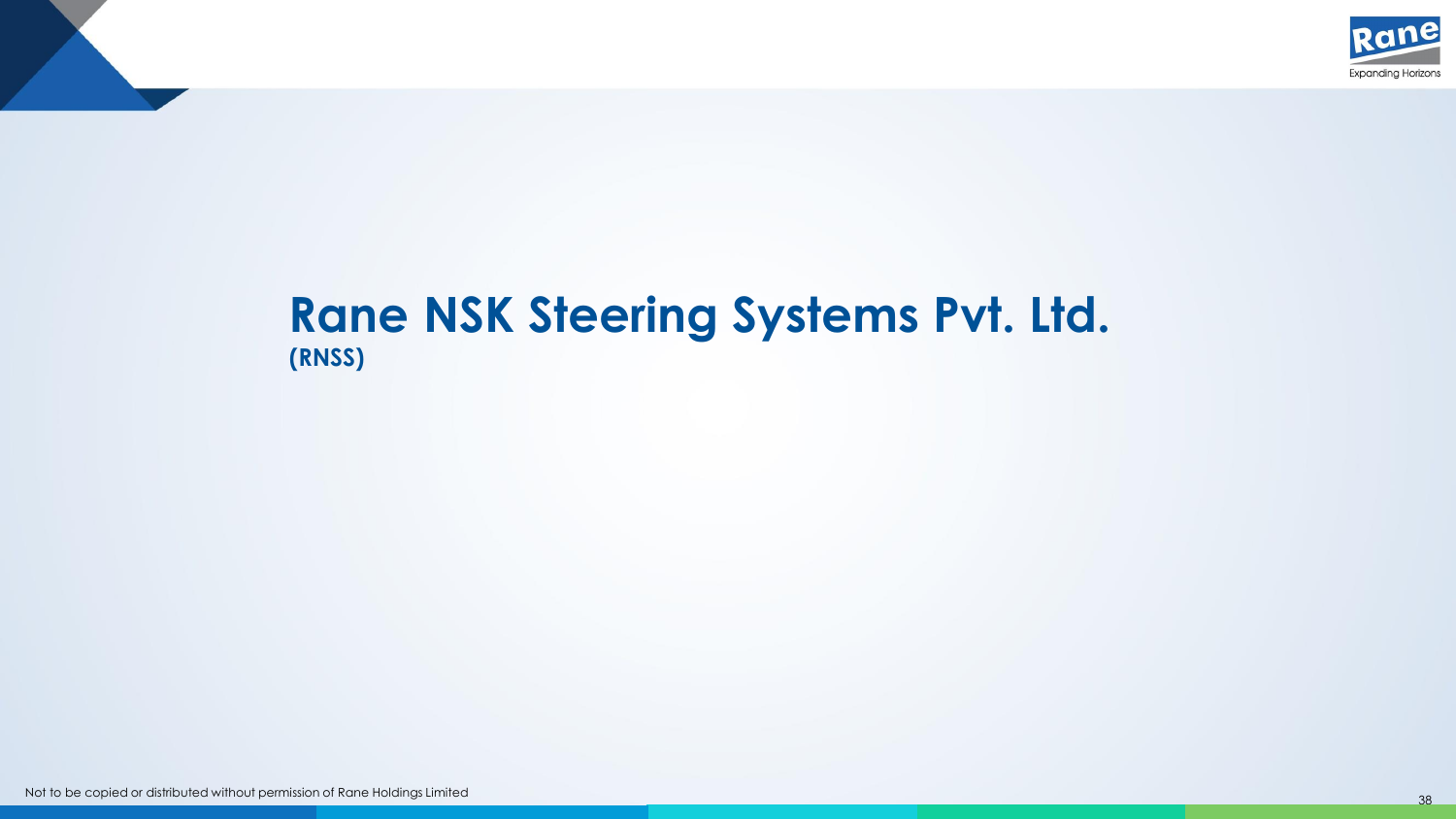## **RNSS – Operational Performance Review**





› Growth in Utility Vehicle segment offset drop in volumes in Passenger Car segment

#### **Operational Highlights**

› Received ACMA Atmanirbhar Excellence Silver Award for New Product Design and **Development** 

#### **Warranty Provision**

› Based on the current warranty claim trend, an amount of Rs. 115.6 Cr considered towards incremental provision for warranty in Q4 FY 22 as against provision of Rs. 107 Cr in Q4 FY 21

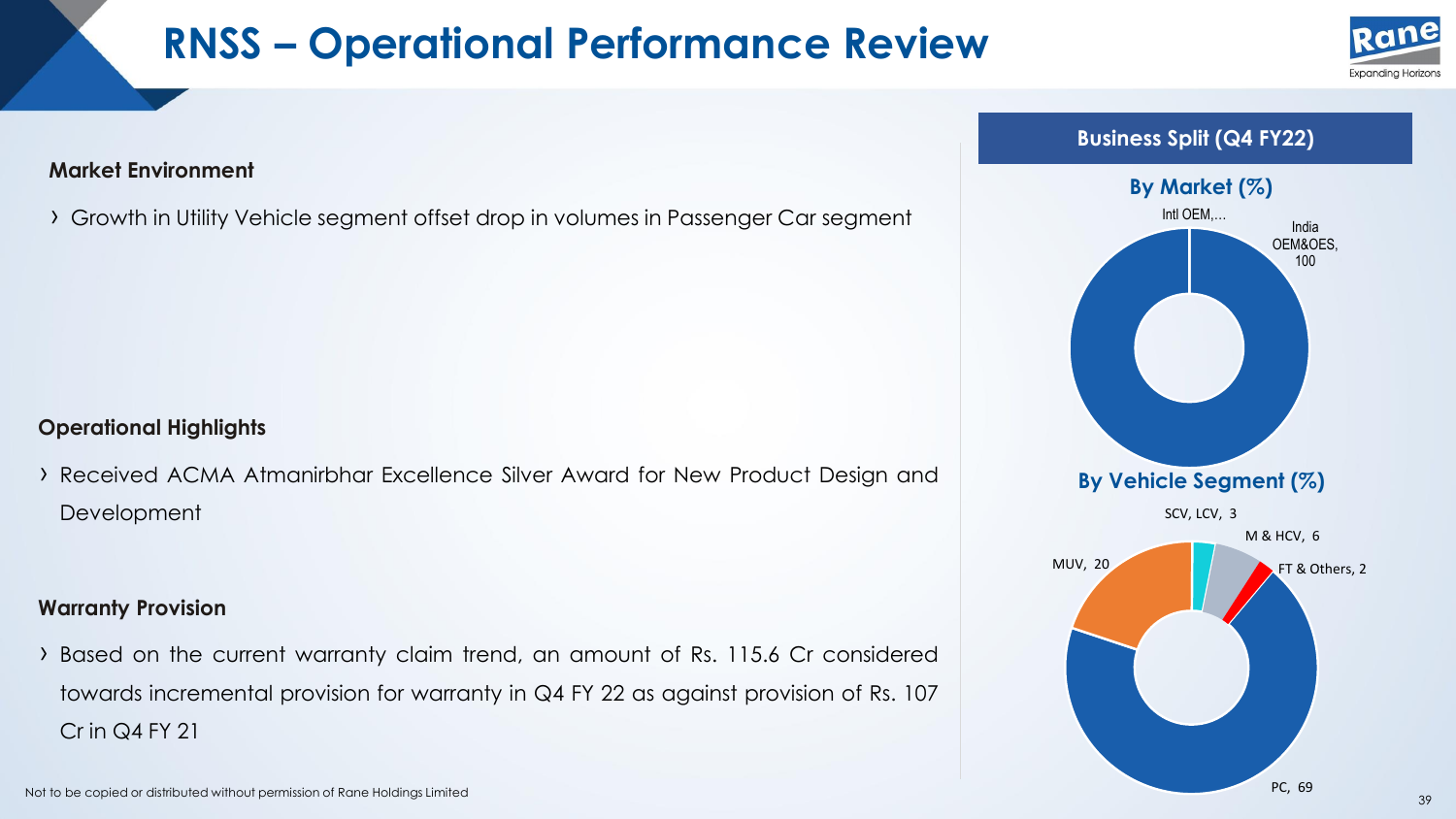## **RNSS – Financial Performance Review**





#### › **Total Revenue increased by 6.6% from Rs. 382.1 Cr in Q4 FY21 to Rs. 407.4 Cr in Q4 FY22**

– Growth supported by favourable offtake in served models

#### › **EBITDA decreased by 13.4% from Rs. 45.7 Cr in Q4 FY21 to Rs. 31.6 Cr in Q4 FY22**

- Adverse product mix and increase in variable overheads resulted in drop in margin
- > PBT Loss stood at Rs.100 Cr in Q4 FY'22 as against loss of Rs. 75.6 Cr in Q4 FY'21
	- Exceptional expenses of Rs. 115.6 Cr made by towards estimated warranty provision in Q4 FY'<sup>22</sup> (Rs. <sup>107</sup> Cr in Q4 FY'21)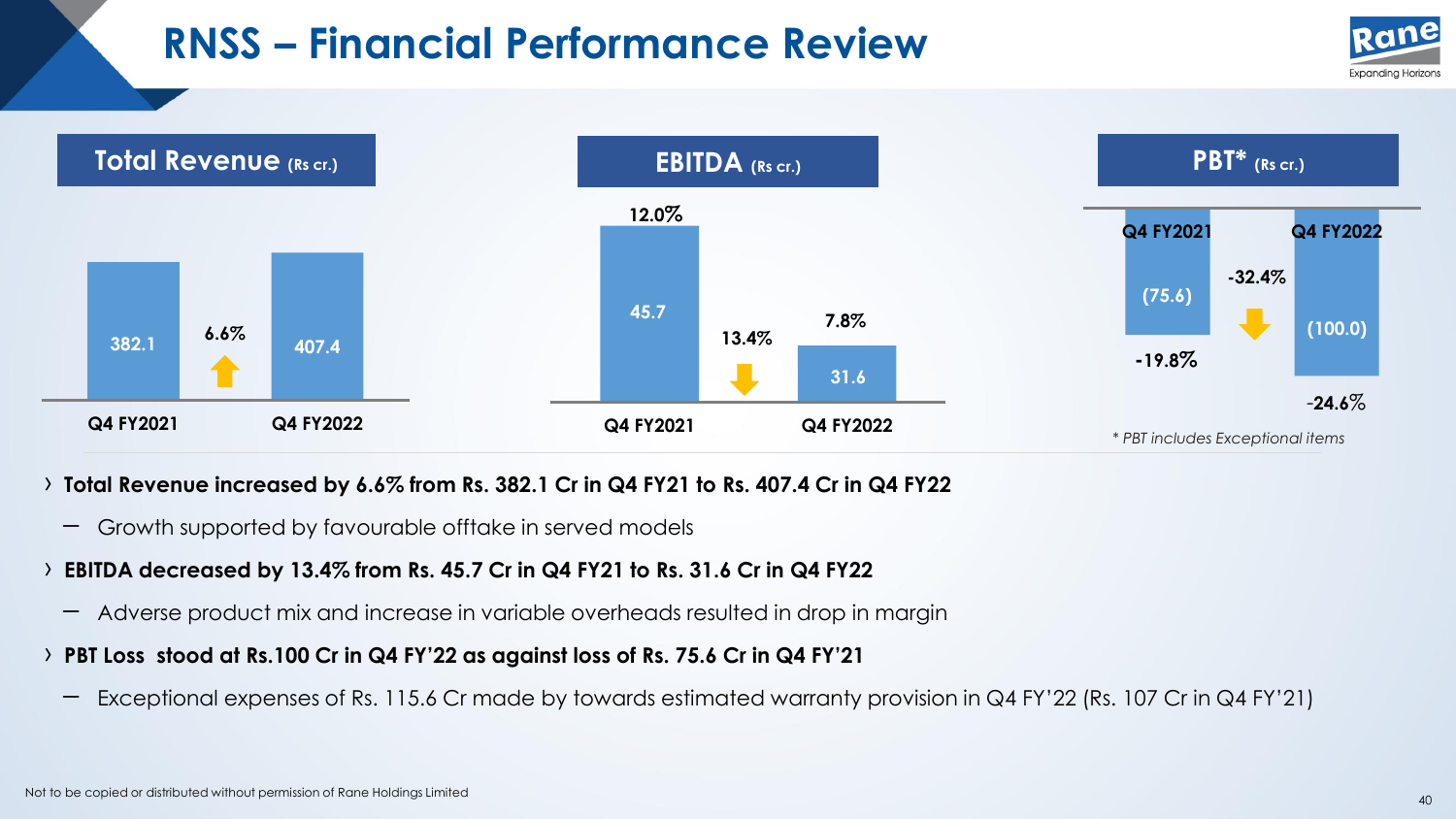# **RNSS – Financials (YTD)**



| <b>Rs Cr</b>                      | <b>FY21#</b> | <b>FY22</b> |
|-----------------------------------|--------------|-------------|
| <b>Total Revenue</b>              | 1,076.5      | 1,435.5     |
| <b>EBITDA</b>                     | 108.3        | 125.2       |
| <b>EBITDA Margin</b>              | 10.1%        | 8.7%        |
| PBT Before Exceptional Items      | 54.7         | 61.9        |
| Exceptional Income / (Expenses) * | (177.1)      | (161.6)     |
| PBT                               | (122.4)      | (99.7)      |
| <b>PBT Margin</b>                 | $-11.4%$     | $-6.9\%$    |
| <b>PAT</b>                        | (81.3)       | (65.0)      |
| <b>PAT Margin</b>                 | $-7.5%$      | $-4.5%$     |
| <b>Total Comprehensive Income</b> | (81.2)       | (65.7)      |

# The business operations were partly suspended during Q1 FY21 on account of the lockdown announced by the Government of India consequent to the outbreak of COVID-19 pandemic. Hence FY21 results are not comparable with FY22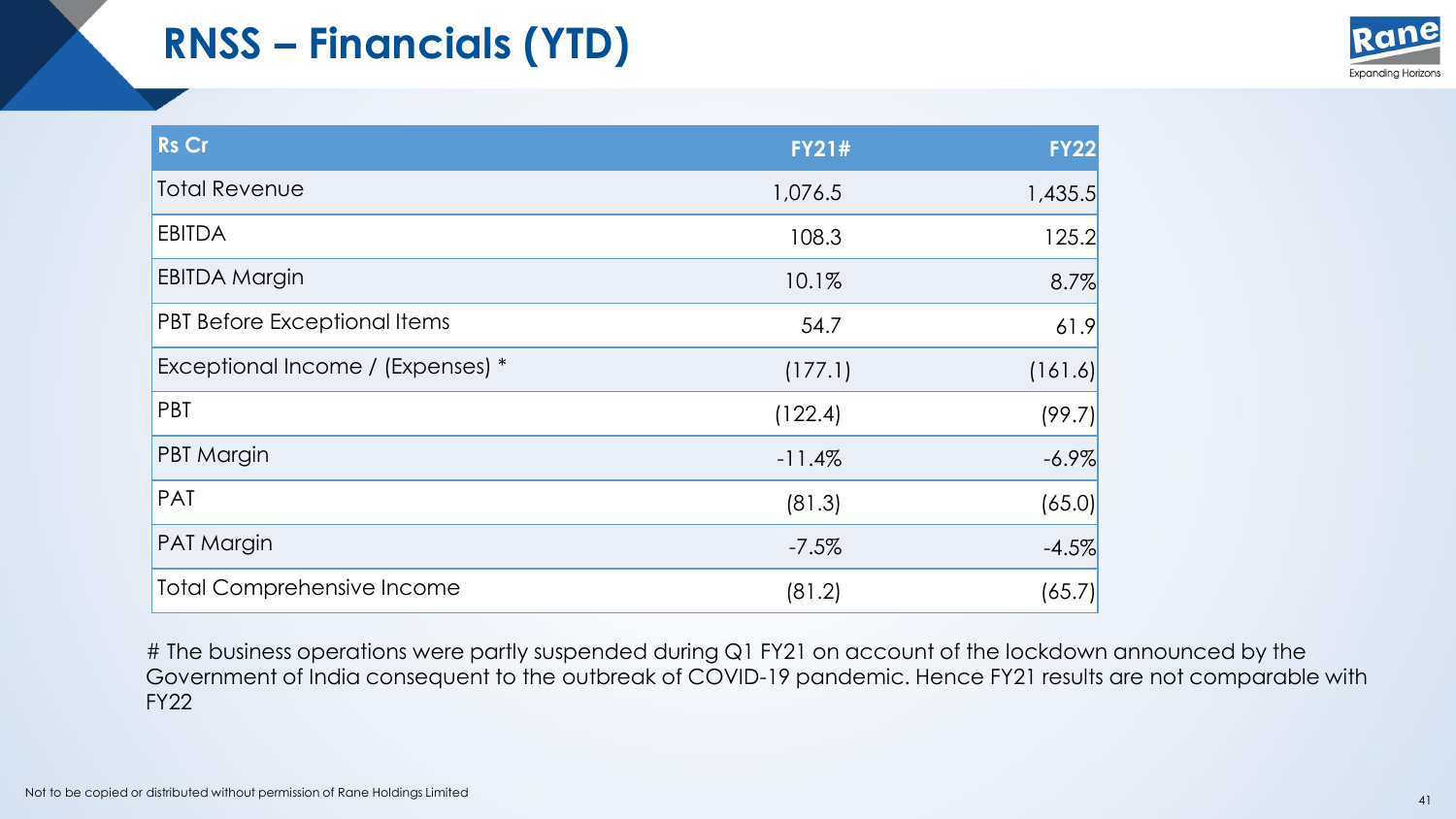### **RNSS: Ratios and Return**



| <b>Particulars</b>      | <b>FY21</b> | <b>FY22</b> |
|-------------------------|-------------|-------------|
| Debt: Equity (in times) | 0.78        |             |
| RoCE%                   | 24.3%       | 42.58%      |
| EPS (basic) (Rs.)       | $-45.39$    | -36.33      |
| B١                      |             |             |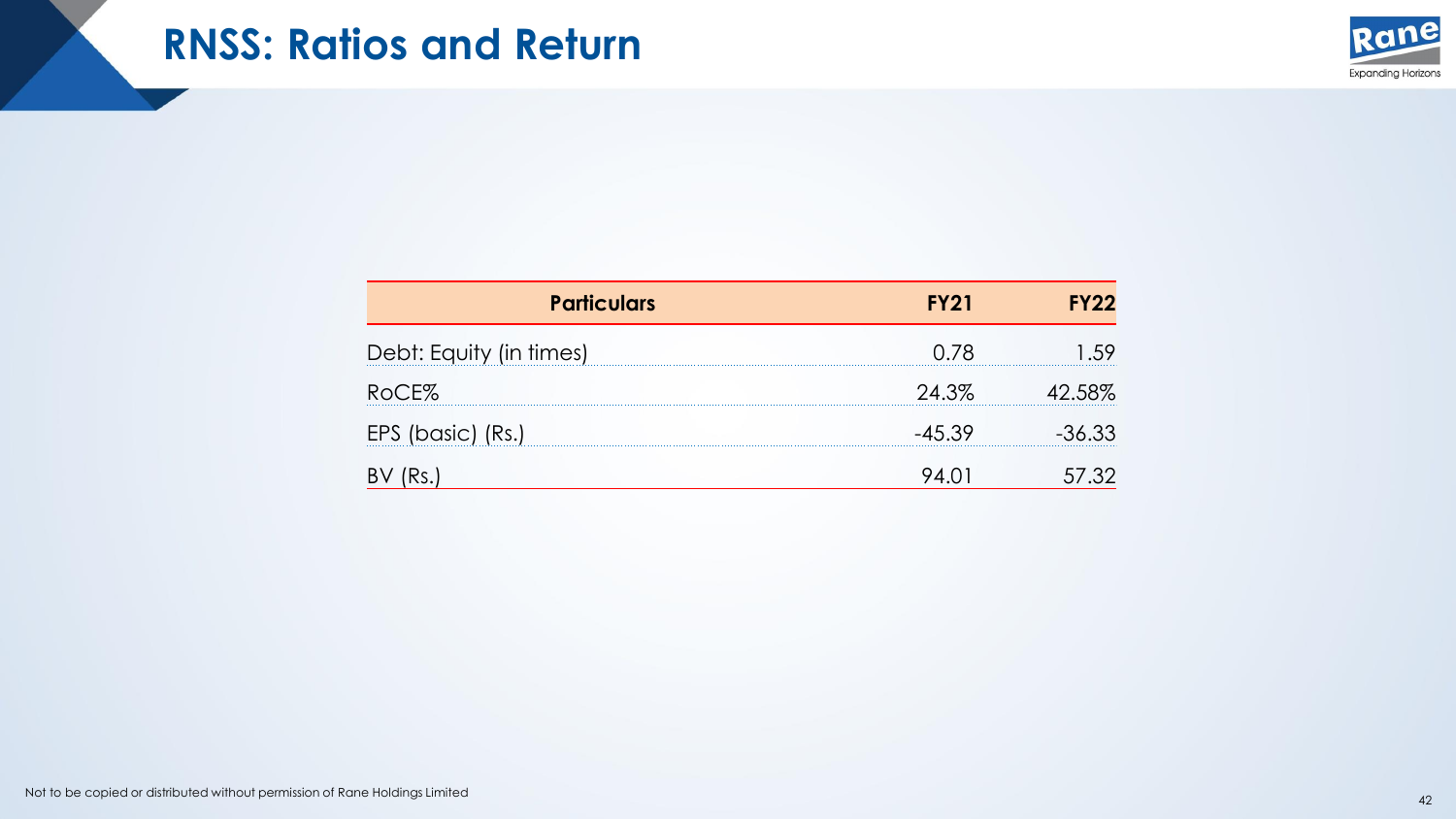### **Thank You**



#### **Rane Corporate Centre**

"Maithri" 132, Cathedral Road, Chennai - 600 086, India

www.ranegroup.com

For further information, please contact: [investorservices@ranegroup.com](mailto:investorservices@ranegroup.com) or [dpingle@christensenir.com](mailto:dpingle@christensenir.com)  $\boldsymbol{\omega}$ 

Not to be copied or distributed without permission of Rane Holdings Limited <sup>43</sup>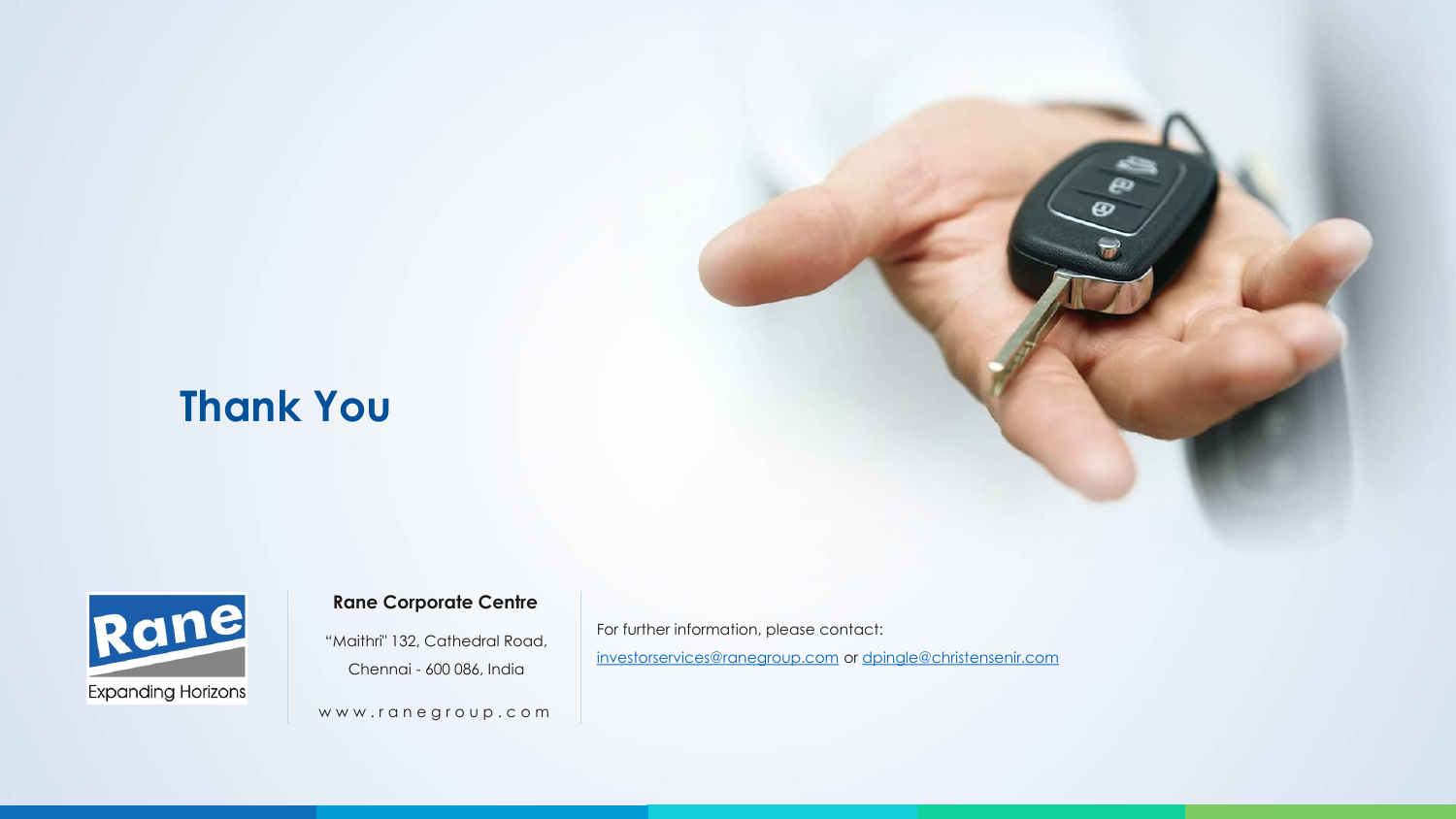### **Glossary of Abbreviations**



| <b>Abbreviation</b> | <b>Expansion</b>                                                |
|---------------------|-----------------------------------------------------------------|
| <b>ACMA</b>         | <b>Automotive Component Manufacturers</b><br>Association        |
| bps                 | Basis point, 100 bps equal to 1%                                |
| <b>BV</b>           | Book Value per share                                            |
| Cr                  | Crores                                                          |
| <b>DPS</b>          | Dividend per share                                              |
| <b>EBITDA</b>       | Earnings Before Interest, Tax, Depreciation<br>and Amortization |
| <b>EPS</b>          | Earnings per share                                              |
| FT                  | <b>Farm Tractors</b>                                            |
| <b>FY</b>           | <b>Financial Year</b>                                           |
| <b>HR</b>           | Human Resource                                                  |
| Intl                | International                                                   |
| JV                  | Joint Venture                                                   |
| LCV                 | <b>Light Commercial Vehicles</b>                                |
| l td                | <b>Limited</b>                                                  |
| M&HCV               | Medium & Heavy Commercial Vehicles                              |
| Mn                  | Million                                                         |

| <b>Abbreviation</b> | <b>Expansion</b>                      |
|---------------------|---------------------------------------|
| <b>MPV</b>          | Multi Purpose Vehicles                |
| <b>MUV</b>          | <b>Multi Utility Vehicles</b>         |
| <b>NPD</b>          | New Product Development               |
| <b>OE</b>           | Original Equipment                    |
| <b>OEM</b>          | Original Equipment Manufacturer       |
| <b>OES</b>          | Original Equipment Supplier           |
| <b>PAT</b>          | <b>Profit After Tax</b>               |
| <b>PBT</b>          | <b>Profit Before Tax</b>              |
| PC                  | Passenger Car                         |
| <b>PPM</b>          | <b>Parts Per Million</b>              |
| Pvt                 | Private                               |
| Q4                  | Quarter 4                             |
| Rane T4U            | Rane T4U Pvt Limited                  |
| RFVI                | Rane Engine Valve Limited             |
| <b>RHI</b>          | Rane Holdings Limited                 |
| <b>RIMCA</b>        | Rane Light Metal Casting Inc          |
| RMI                 | Rane (Madras) Limited                 |
| <b>RNSS</b>         | Rane NSK Steering Systems Pvt Limited |

| <b>Abbreviation</b> | <b>Expansion</b>                                                                               |
|---------------------|------------------------------------------------------------------------------------------------|
| <b>ROCE</b>         | Return on Capital Employed                                                                     |
| <b>SCV</b>          | <b>Small Commercial Vehicles</b>                                                               |
| <b>SIAM</b>         | Society of Indian Automobile Manufacturers                                                     |
| US                  | <b>United States</b>                                                                           |
| <b>USD</b>          | <b>United States Dollar</b>                                                                    |
| UV                  | Utility Vehicle                                                                                |
| <b>VRS</b>          | <b>Voluntary Retirement Scheme</b>                                                             |
| YoY                 | Year-on-Year                                                                                   |
| <b>YTD</b>          | Year To Date                                                                                   |
| 7RAI                | ZF Rane Automotive India Pvt limited<br>(Formely knowns Rane TRW Steering Systems)<br>Pvt Ltd) |
| 2W/3W               | Two Wheeler/Three Wheeler                                                                      |